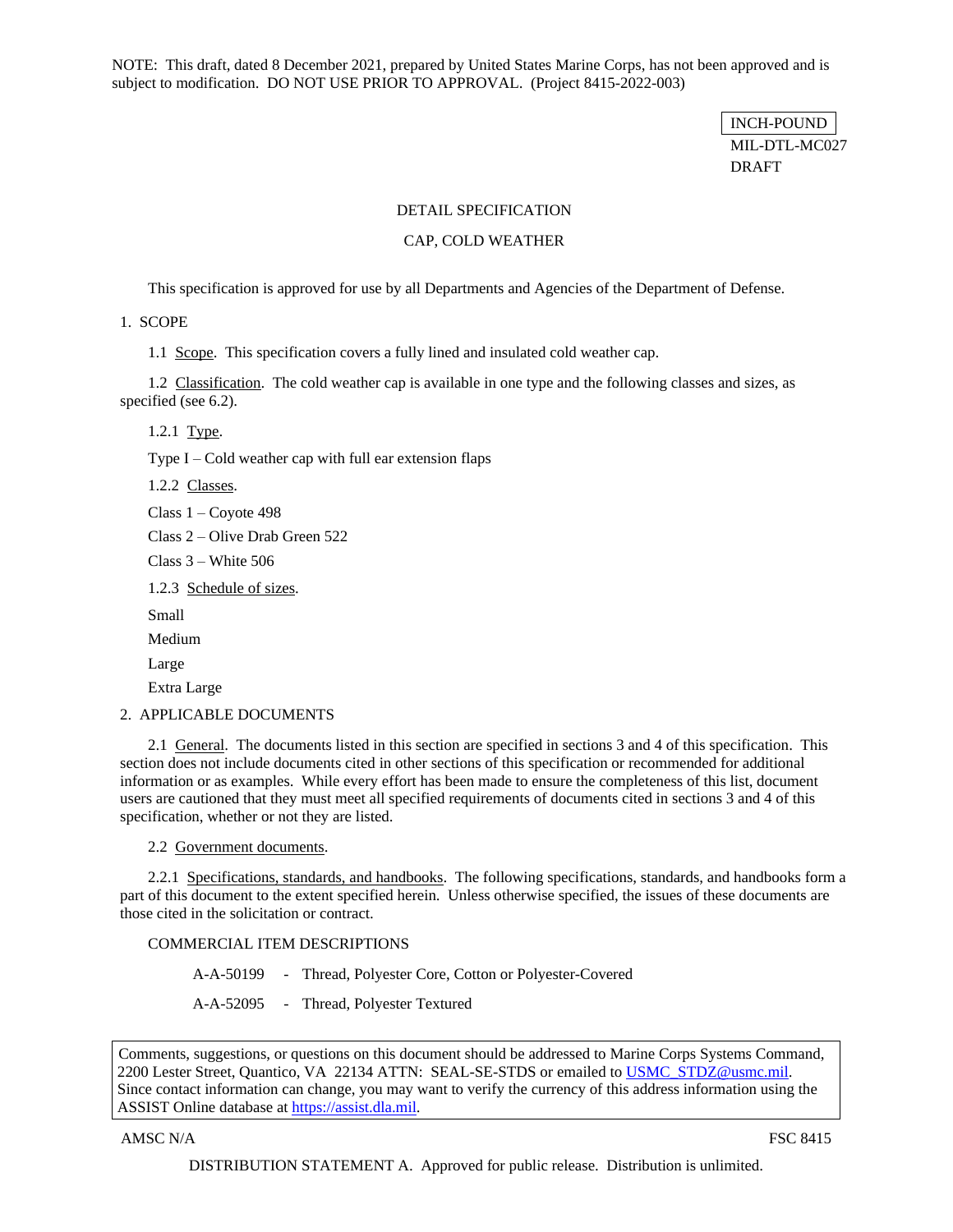A-A-55126 - Fastener Tapes, Hook and Loop, Synthetic

# DEPARTMENT OF DEFENSE SPECIFICATIONS

MIL-W-5664 - Webbing, Textile, Elastic

MIL-DTL-32075 - Label: For Clothing, Equipage, and Tentage, (General Use)

(Copies of these documents are available online at [https://quicksearch.dla.mil/.](https://quicksearch.dla.mil/))

2.3 Non-Government publications. The following documents form a part of this document to the extent specified herein. Unless otherwise specified, the issues of these documents are those cited in the solicitation or contract.

AMERICAN ASSOCIATION OF TEXTILE CHEMISTS AND COLORISTS (AATCC)

| <b>AATCC EP9</b> | - Visual Assessment of Color Difference of Textiles    |
|------------------|--------------------------------------------------------|
| AATCC TM8        | - Colorfastness to Crocking: Crockmeter Method         |
| AATCC TM16.3     | - Test Method for Colorfastness to Light: Xenon-Arc    |
| AATCC TM20A      | - Fiber Analysis: Quantitative                         |
| AATCC TM22       | - Water Repellency: Spray Test                         |
| AATCC TM61       | - Colorfastness to Laundering: Accelerated             |
| AATCC TM79       | - Absorbency of Textiles                               |
| AATCC TM135      | - Dimensional Changes of Fabrics after Home Laundering |

(Copies of these documents are available online at [www.aatcc.org.](http://www.aatcc.org/))

## AMERICAN SOCIETY FOR QUALITY (ASQ)

ASQ/ANSI Z1.4 - Sampling Procedures and Tables for Inspection by Attributes

(Copies of this document are available online at [www.asq.org.\)](http://www.asq.org/)

ASTM INTERNATIONAL

| ASTM D737                |        | - Standard Test Method for Air Permeability of Textile Fabrics                                                                    |
|--------------------------|--------|-----------------------------------------------------------------------------------------------------------------------------------|
| ASTM D1424               |        | Standard Test Method for Tearing Strength of Fabrics by Falling-<br>Pendulum (Elmendorf-Type) Apparatus                           |
| <b>ASTM D1776/D1776M</b> |        | - Standard Practice for Conditioning and Testing Textiles                                                                         |
| ASTM D1777               |        | Standard Test Method for Thickness of Textile Materials                                                                           |
| <b>ASTM D2594/D2594M</b> | $\sim$ | Standard Test Method for Stretch Properties of Knitted Fabrics Having<br>Low Power                                                |
| <b>ASTM D3512/D3512M</b> | $\sim$ | Standard Test Method for Pilling Resistance and Other Related Surface<br>Changes of Textile Fabrics: Random Tumble Pilling Tester |
| <b>ASTM D3776/D3776M</b> |        | Standard Test Methods for Mass Per Unit Area (Weight) of Fabric                                                                   |
| ASTM D3787               |        | - Standard Test Method for Bursting Strength of Textiles–Constant-Rate-of-<br>Traverse (CRT) Ball Burst Test                      |
| ASTM D5034               |        | - Standard Test Method for Breaking Strength and Elongation of Textile<br>Fabrics (Grab Test)                                     |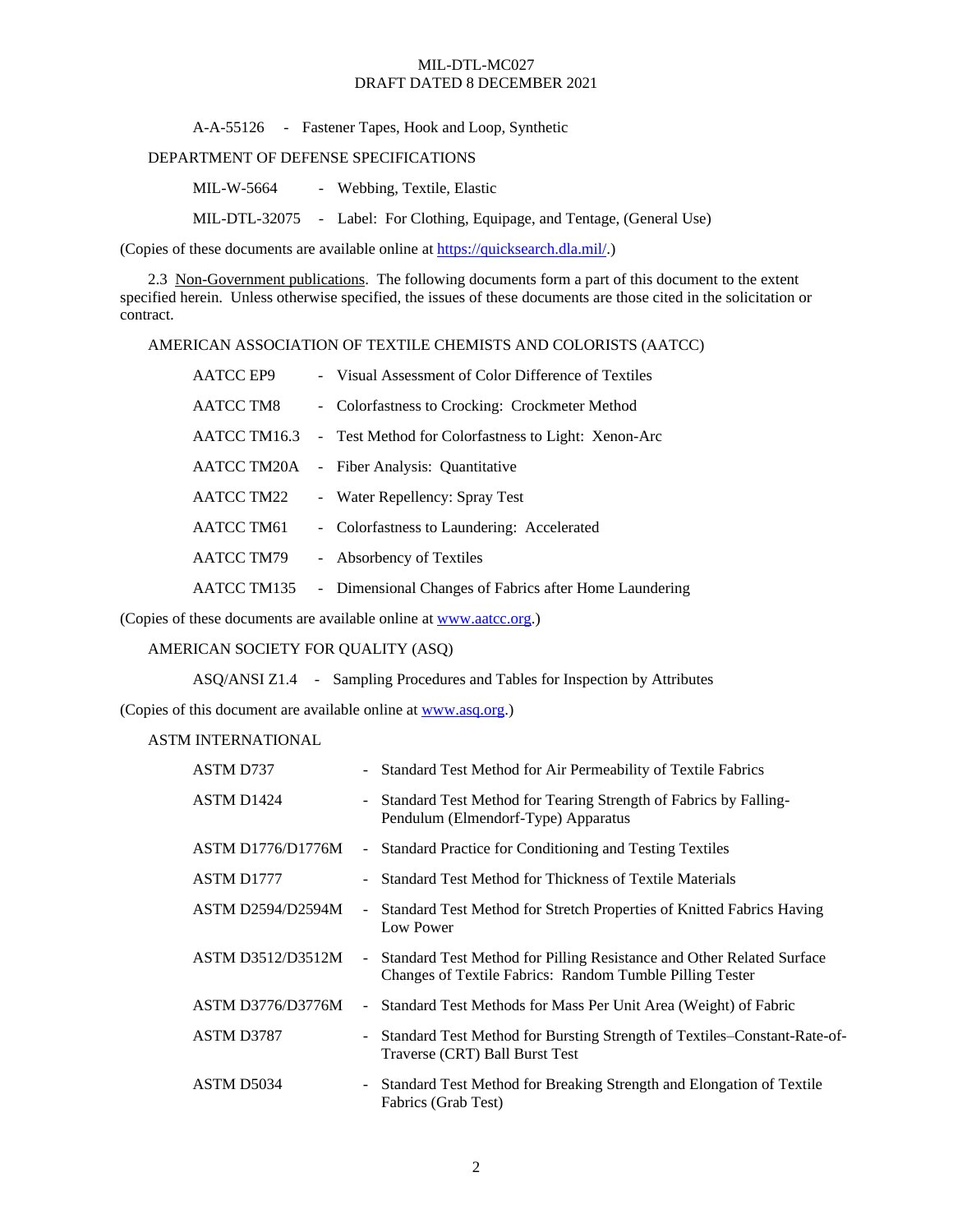| ASTM D6193 | - Standard Practice for Stitches and Seams |
|------------|--------------------------------------------|
|------------|--------------------------------------------|

ASTM E96/E96M - Standard Test Methods for Water Vapor Transmission of Materials

(Copies of these documents are available online at [www.astm.org.](http://www.astm.org/))

CRC PRESS

Hayes, A. Wallace (editor) and Kruger, Claire L. (editor). *Hayes' Principles and Methods of Toxicology*. 2014.

(There are a number of ways through which this book may be obtained, such as online retailers, bookstores, and the public library, to name a few.)

SAE INTERNATIONAL

AMS-STD-595 - Colors Used in Government Procurement

(Copies of this document are available online at [www.sae.org.](http://www.sae.org/))

2.4 Order of precedence. Unless otherwise noted herein or in the contract, in the event of a conflict between the text of this document and the references cited herein, the text of this document takes precedence. Nothing in this document, however, supersedes applicable laws and regulations unless a specific exemption has been obtained.

#### 3. REQUIREMENTS

3.1 Inspections.

<span id="page-2-1"></span>3.1.1 First article. When specified (see [6.2\)](#page-15-0), a sample shall be subjected to first article inspection in accordance with [4.3.](#page-10-0)

<span id="page-2-2"></span>3.1.2 Conformance inspection. When specified (see [6.2\)](#page-15-0), a sample shall be subjected to a conformance inspection in accordance with [4.4.](#page-10-1)

3.2 Recycled, recovered, environmentally preferable, or biobased materials. Recycled, recovered, environmentally preferable, or biobased materials should be used to the maximum extent possible, provided that the material meets or exceeds the operational and maintenance requirements, and promotes economically advantageous life cycle costs.

3.3 Materials and components.

3.3.1 Materials.

<span id="page-2-0"></span>3.3.1.1 Basic material. The basic material for the cold weather cap shall be a nylon woven fabric conforming to the physical requirements specified i[n table I](#page-3-0) when tested as specified in [4.5.1.](#page-10-2) The color of the fabric shall be a good approximation to the specified reference standard furnished by the Government (se[e 6.2\)](#page-15-0) for the class specified (se[e 1.2](#page-0-0) an[d 6.2\)](#page-15-0). The fabric shall have a durable water resistant (DWR) finish applied prior to being used in the fabrication of the caps. The fabric shall show no toxicity when used as intended (se[e 6.1\)](#page-15-1) and when tested as specified in [4.5.6.](#page-14-0)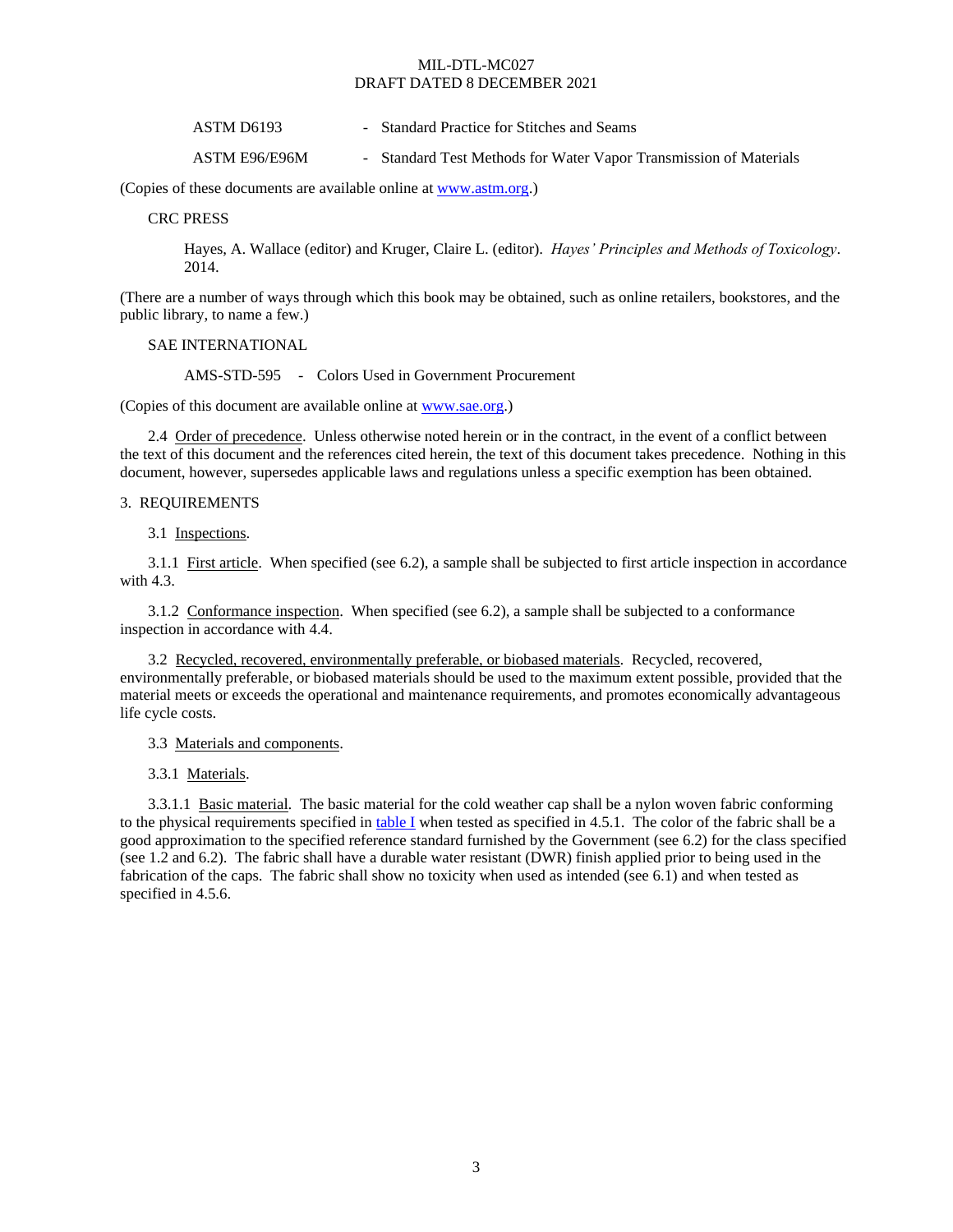<span id="page-3-0"></span>

| <b>Material Characteristic</b>                                 | Requirement      |  |  |  |  |
|----------------------------------------------------------------|------------------|--|--|--|--|
| Plain Weave<br>Construction                                    |                  |  |  |  |  |
| Color $\frac{1}{2}$                                            |                  |  |  |  |  |
| Class 1                                                        | color chip 20150 |  |  |  |  |
| Class 2                                                        | color chip 24119 |  |  |  |  |
| Class 3                                                        | color chip 27885 |  |  |  |  |
| Fiber content                                                  | Nylon            |  |  |  |  |
| Weight, ounces per square yard                                 | 3.5 to 4.25      |  |  |  |  |
| Break strength, pounds, percent elongation (minimum)           |                  |  |  |  |  |
| Warp                                                           | 190, 55%         |  |  |  |  |
| Fill                                                           | 200, 40%         |  |  |  |  |
| Tear strength, pounds (minimum)                                |                  |  |  |  |  |
| Warp                                                           | $\boldsymbol{7}$ |  |  |  |  |
| Fill                                                           | 6                |  |  |  |  |
| Water repellency, rating, initial (minimum)                    | 100              |  |  |  |  |
| Colorfastness (minimum)                                        |                  |  |  |  |  |
| Laundering (3 cycles)                                          | 4                |  |  |  |  |
| Crocking                                                       |                  |  |  |  |  |
| Wet                                                            | 4                |  |  |  |  |
| Dry                                                            | 4                |  |  |  |  |
| Light, Xenon<br>4                                              |                  |  |  |  |  |
| Dimensional stability, percent (3 cycles) (maximum)            |                  |  |  |  |  |
| Warp                                                           | 3                |  |  |  |  |
| Fill                                                           | $\overline{2}$   |  |  |  |  |
| Pilling, rating (minimum)                                      |                  |  |  |  |  |
| Initial                                                        | 5                |  |  |  |  |
| After laundering (3 cycles)                                    | 5                |  |  |  |  |
| $0.012 \pm 0.002$<br>Thickness (inches)                        |                  |  |  |  |  |
| Good approximation to standard sample<br>Visual shade matching |                  |  |  |  |  |
| <b>FOOTNOTE:</b>                                               |                  |  |  |  |  |
| $\frac{1}{2}$<br>Color chips are as specified in AMS-STD-595.  |                  |  |  |  |  |

# TABLE I. Basic material physical requirements.

<span id="page-3-1"></span>3.3.1.2 Insulation. The insulation material for the cold weather cap shall be polyester knit (see [6.5.2\)](#page-16-0) with a velour/loft back and face. The color shall approximate the specified reference standard furnished by the Government (se[e 6.2\)](#page-15-0) for the class specified. The fabric shall show no toxicity when used as intended (see [6.1\)](#page-15-1) and when tested as specified in [4.5.6.](#page-14-0) The material shall conform to the requirements in table  $II$  when tested as specified i[n 4.5.1.](#page-10-2)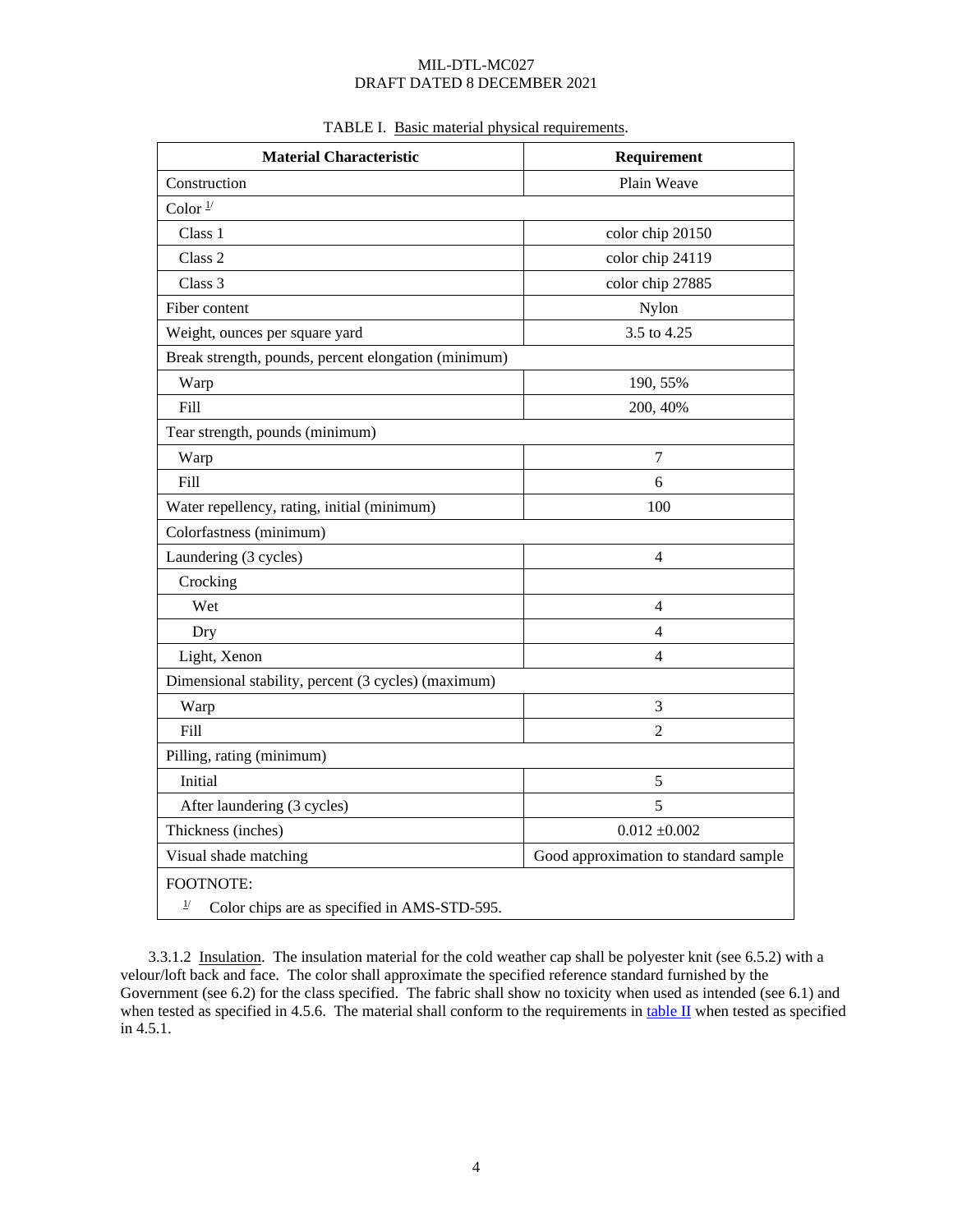<span id="page-4-0"></span>

| <b>Material Characteristic</b>                                                    | Requirement                           |  |
|-----------------------------------------------------------------------------------|---------------------------------------|--|
| Construction                                                                      | Velour/loft back and face             |  |
| Fiber content                                                                     | Polyester                             |  |
| Weight, ounces per square yard                                                    | $6$ to $8$                            |  |
| Air permeability, cubic feet per minute (minimum)                                 | 300                                   |  |
| Burst strength, pounds (minimum)                                                  | 85                                    |  |
| Thickness (minimum)                                                               | 0.10                                  |  |
| Moisture vapor transmission rate, grams per square<br>meter in 24 hours (minimum) | 2400                                  |  |
| Absorbency (rating)                                                               | Intermediate                          |  |
| Dry time, minutes (maximum)                                                       | $120^{\frac{1}{2}}$                   |  |
| Fabric stretch, percent (minimum)                                                 |                                       |  |
| Courses                                                                           | 30                                    |  |
| Wales                                                                             | 10                                    |  |
| Dimensional stability, percent (maximum) (3 cycles)                               |                                       |  |
| Courses                                                                           | 3.5                                   |  |
| Wales                                                                             | 3.5                                   |  |
| Visual shade matching                                                             | Good approximation to standard sample |  |
| <b>FOOTNOTE:</b>                                                                  |                                       |  |
| $_{\perp}$<br>No more than one sample exceeding 120 minutes.                      |                                       |  |

### TABLE II. Insulation physical requirements.

<span id="page-4-3"></span>3.3.1.3 Visor interfacing. The visor interfacing used to construct the brim shall be a multilayer non-woven interlining attached to a woven, consisting of 94 percent polyester and 6 percent cotton cloth, and shall be a white shade. The weight shall be  $15\pm1-1/2$  ounces per square yard when tested in accordance with [4.5.1.](#page-10-2) The interfacing shall be placed into the visor according to the marks on the pattern, allowing minimal gap between edge of interfacing and crown.

### 3.3.2 Components.

<span id="page-4-1"></span>3.3.2.1 Thread. Thread for needle and bobbin (looper) shall be 100 percent textured, 2- or 3-ply, polyester thread, approximate tex size 35, conforming to A-A-52095; or 2- or 3-ply, cotton- or polyester-covered polyester-core thread, approximate tex size 35, conforming to A-A-50199. The thread shall be a good approximation of the color for the specified class.

<span id="page-4-2"></span>3.3.2.2 Low profile hook and loop fastener tape. The hook and loop fastener tapes for the extended ear flaps shall conform to the requirements of A-A-55126, type III, class 6, when verified in accordance with paragrap[h 4.5.](#page-10-3) The width of the hook and loop shall be  $1\pm 1/8$  inches for all sizes. For sizes small and medium, the cut length of the hook shall be  $4\pm1/8$  inches with a corresponding loop length of  $5\pm1/8$  inches; for sizes large and extra large, the cut length of the hook shall be  $4-1/2\pm1/8$  inches with a corresponding loop length of  $5-1/2\pm1/8$  inches. Cut edges shall be finished to ensure no raveling for the life of the cap. The color of the hook and loop shall approximate Coyote 498.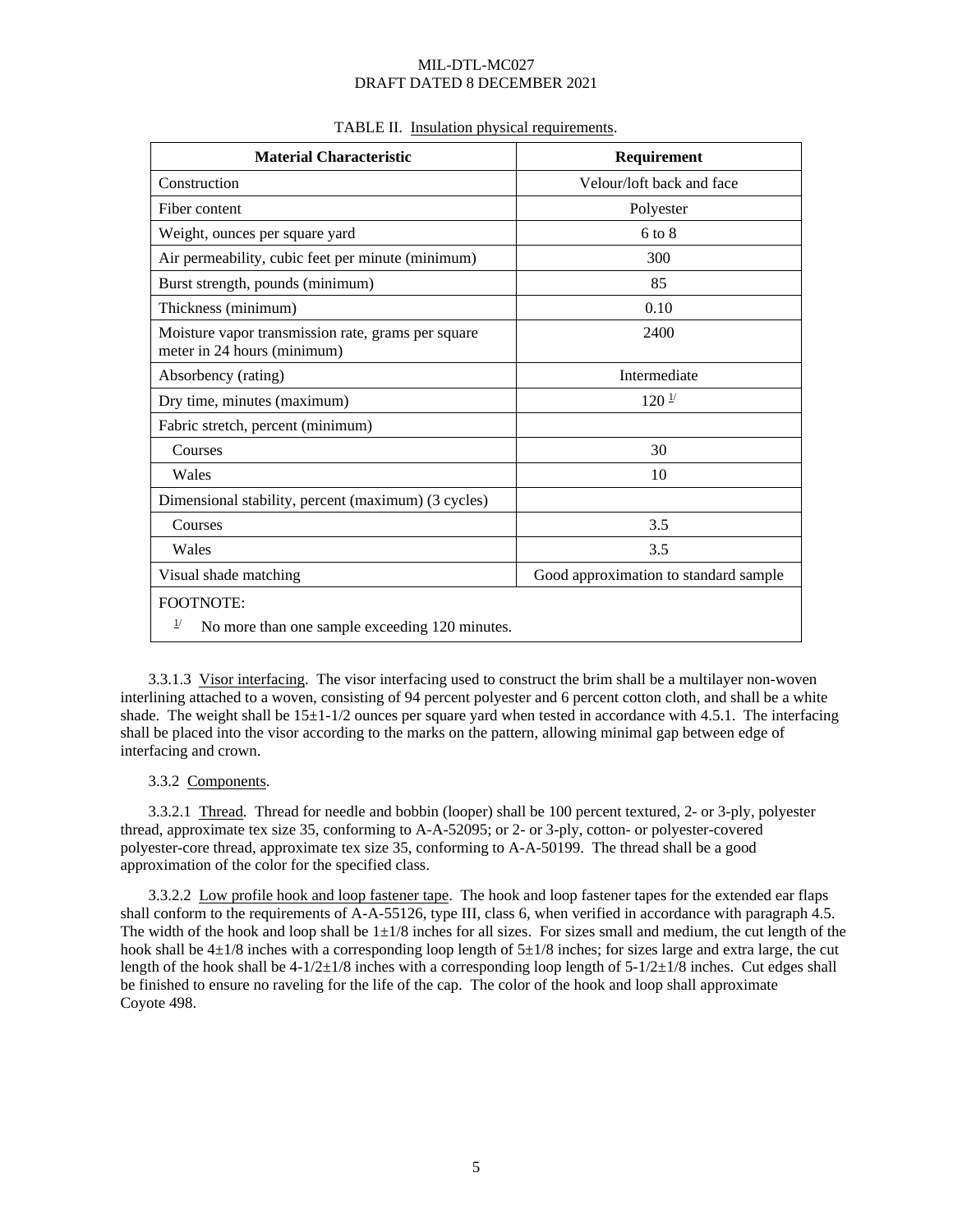<span id="page-5-0"></span>3.3.2.3 Elastic. There shall be elastic at the back of the cap (see [figure 2\)](#page-20-0), positioned approximately 1/4 inch above the finished seam at the neck. The elastic shall be three inches in length, secured between the shell and liner fabric with two 3/4-inch vertical bartacks at each end according to marks on the pattern, in addition to stitching sewn above and below the elastic to create a tunnel. Elastic shall be stitched so that it allows for gathering of the material and stretching when worn to enable a close fit to the user's neck. The elastic shall conform to the requirements of type II of MIL-W-5664 except that it shall be 3/4 inch wide and may be in any shade that does not show through the shell fabric.

<span id="page-5-1"></span>3.3.2.4 Labels.

3.3.2.4.1 Identification and size label. The identification label shall conform to type VI, class 4 of MIL-DTL-32075. The label shall contain the item description, contract number, National Stock Number (NSN), fiber content information, contractor's name, and size. The inscription shall have a minimum font size of 10 points. The color of the label shall approximate the shade of the fabric. The inscription legibility, label, and label attachment shall last the expected life of the cap. The label shall be to the left of the center on the face side of the inner earflap piece according to marks on pattern. The label shall include the following information:

# **Identification Information:** CAP, COLD WEATHER CONTRACT NO.: NSN: FIBER CONTENT: CONTRACTOR'S NAME: SIZE:

<span id="page-5-2"></span>3.3.2.4.2 Instruction label. The instruction label shall be in accordance with type VI, class 3 of MIL-DTL-32075 and shall be attached as specified (see [6.2\)](#page-15-0). The color of the label shall approximate the shade of the fabric. If available, a basic material supplier care label and hang tag may be used, but it shall contain the information listed below. The label shall be to the right of the center on the face side of the inner earflap piece according to marks on pattern. The instruction label shall include the following information:

### **Instruction Information:**

Cold wash Tumble dry low heat or air dry Do not use fabric softeners DO NOT BLEACH, DRY CLEAN, OR IRON

<span id="page-5-3"></span>3.3.2.4.3 Barcode label. Each cap shall have a barcode label/hangtag conforming to type VIII, class 17 of MIL-DTL-32075 attached as specified (see [6.2\)](#page-15-0). The bar coding element shall be a 13-digit NSN. There shall be a 12-digit Universal Product Code (UPC) number assigned for all NSNs by the contracting activity. The initials "UPC" must appear beneath the code. The barcode for NSN and UPC type shall be a medium- to high-density and shall be located so that it is completely visible on the cap when it is folded or packaged as specified and so it causes no damage to the cap.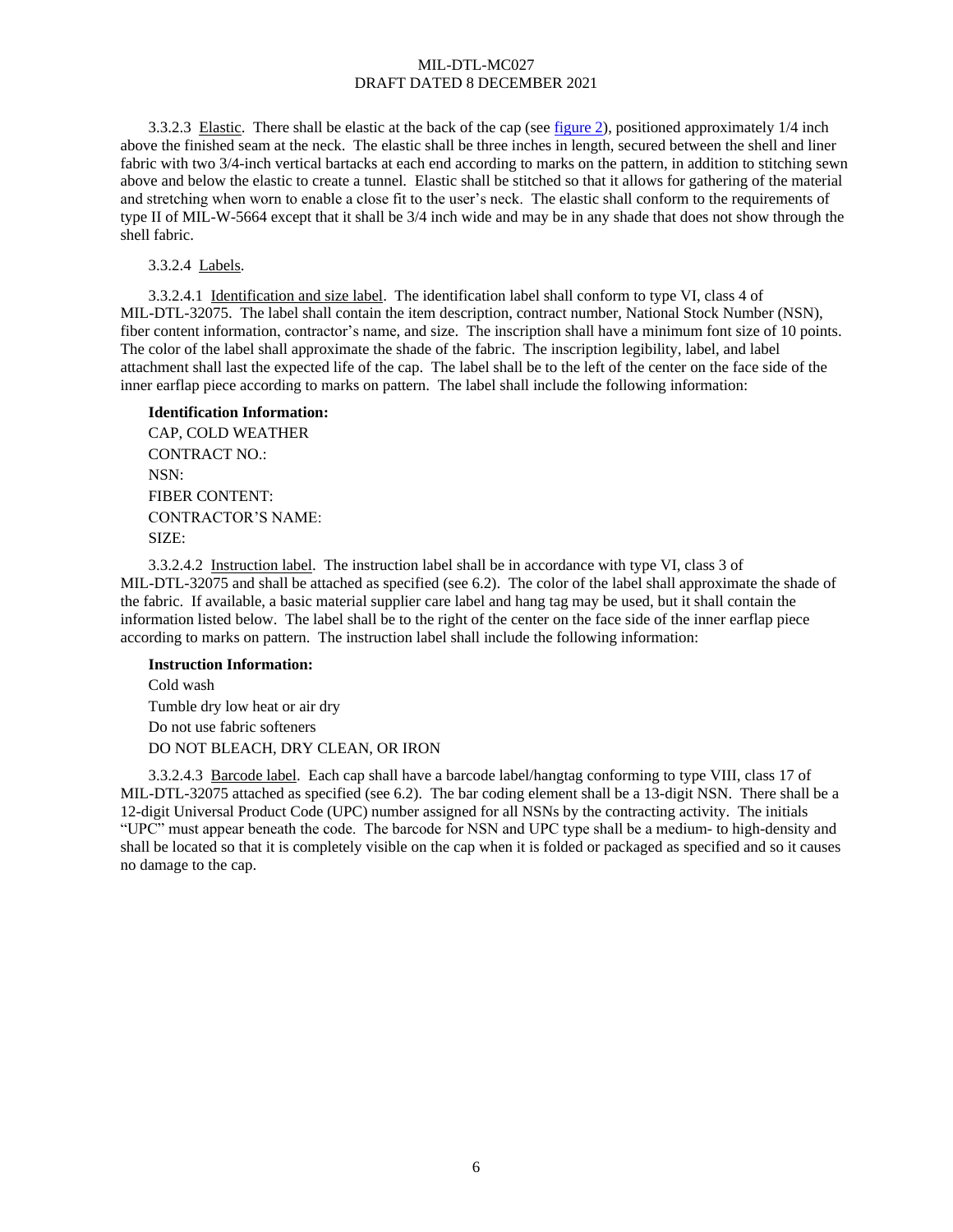3.4 Design. The cap shall have an outer shell, using basic material (see [3.3.1.1\)](#page-2-0), composed of a three-panel crown and a short visor that can be worn in either the up or down position, with an inner earflap that lays flat against the forehead. The visor shall receive an additional topstitch at the joining seam through all inner earflap plies, to include the lining, from left edge to right edge of visor, in order to hold the inner earflap in place at the forehead when the user dons the cap; two 1/2-inch horizontal bartacks shall be sewn at both ends of the visor topstitch to secure the lining in place (see [figure 6\)](#page-24-0). The visor shall have interfacing and shall be finished with a quilt stitch pattern with five parallel lines of stitching  $1/4\pm 1/16$  inches equidistant apart. The cap shall have full extension ear flaps that secure under the chin with hook and loop, and may also be worn with the ear flaps flipped up so that the hook and loop attaches at the crown of the head. When worn in this configuration, the inner ear flaps provide warmth to the user's ears. The back of the cap shall have elastic positioned approximately 1/4 inch above the finished seam at the neck (se[e figure 2\)](#page-20-0) to allow a snug fit and comfort for the wearer. The 3/4-inch elastic shall be three inches long and sewn between the shell and liner fabric, and secured with two 3/4-inch vertical bartacks at each end according to marks on the pattern. The inside of the crown and earflaps are lined with insulation (see [3.3.1.2\)](#page-3-1) for warmth and comfort. The lining fabric in the crown shall be permanently attached to the shell but construction shall allow for the two fabrics to be separated, except at the visor and inner earflap, in order to facilitate drying. Joining seams on the outer shell crown shall be towards the wearer, and all joining seams on the crown lining shall be away from the wearer.

3.4.1 Figures. [Figures 1](#page-19-0) through [6](#page-24-0) are furnished for informational purposes only. To the extent an inconsistency exists between the text of this document and the figures, the text of this document shall govern.

<span id="page-6-1"></span>3.5 Patterns. Standard patterns, providing a seam allowance of 3/8 inch for all seams will be furnished by the Government (se[e 6.2\)](#page-15-0). The Government patterns shall not be altered in any way and shall only be used for cutting the contractor's working patterns. The working patterns shall be identical to the Government patterns, except that additional notching, if needed to facilitate manufacture is permitted on the contractor's working pattern. Minor modifications on the working patterns are permitted where necessary to accommodate the manufacturer's processes and the use of automated equipment, provided the modifications do not alter the dimensional, serviceability, or appearance requirements cited in this document or those governed by the Government patterns.

3.5.1 Pattern parts. Cap parts shall be cut from the materials specified and in accordance with the pattern parts listed in [table III.](#page-6-0)

<span id="page-6-0"></span>

| <b>Material</b><br><b>Pattern Part</b> |                                | <b>Cut Parts</b> |
|----------------------------------------|--------------------------------|------------------|
|                                        | Center Crown                   |                  |
|                                        | Side Crown                     | $\mathfrak{D}$   |
| Basic material                         | Outer Earflap                  |                  |
|                                        | Visor                          | 2                |
|                                        | Front Inner Earflap            | 1                |
|                                        | Back Inner Earflap             |                  |
|                                        | Center Crown Lining            |                  |
| Lining                                 | Side Crown Lining              | 2                |
|                                        | <b>Outer Earflap Lining</b>    |                  |
| Interfacing                            | <b>Outer Visor Interfacing</b> |                  |
| Elastic                                | Elastic                        | 1                |
|                                        | Hook                           |                  |
| Fastener tape                          | Loop                           |                  |

|--|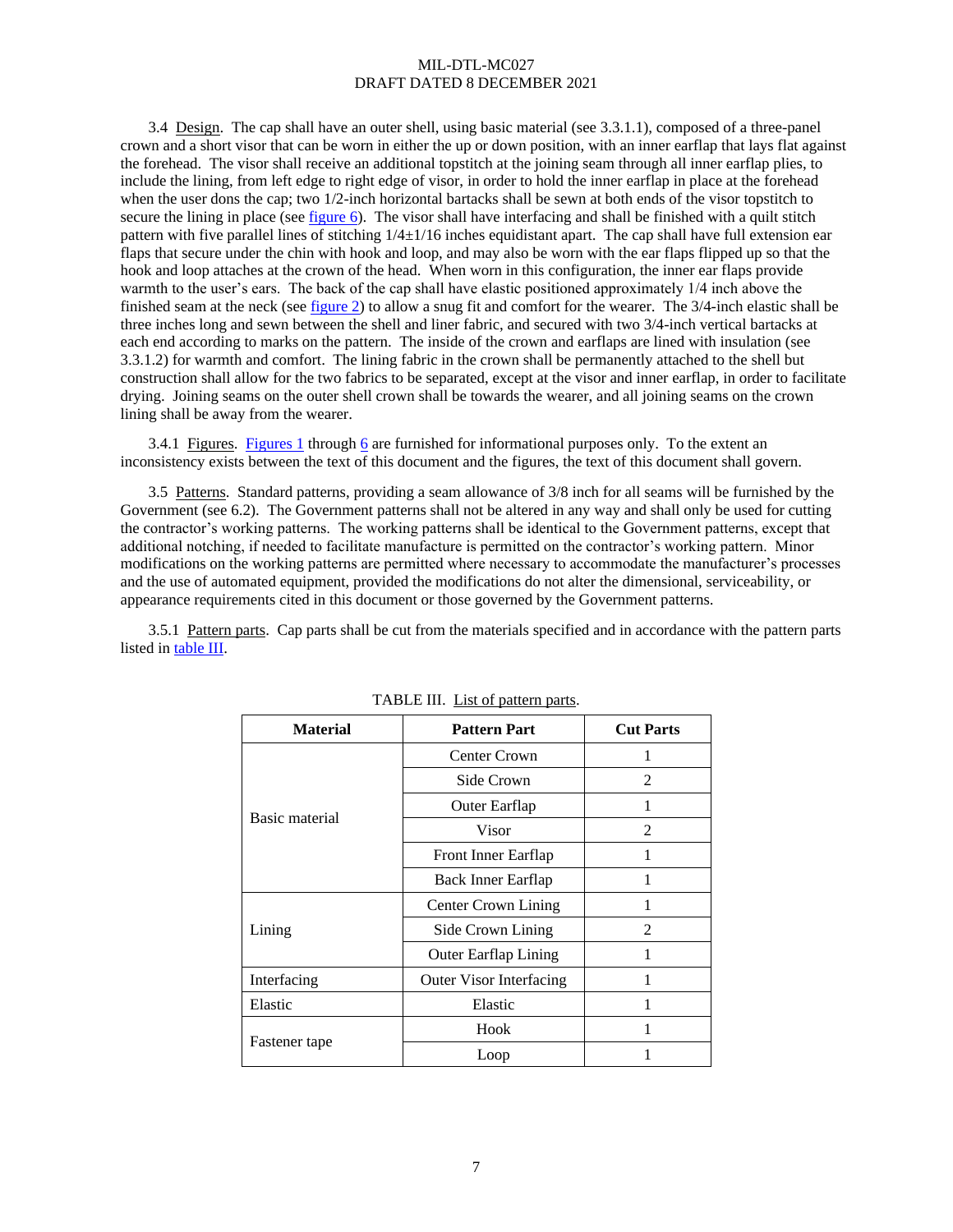3.6 Construction. The following specifics will provide caps with uniform appearance, comfort, and durability for use during all operations where the cap is prescribed. End item construction and appearance shall conform to the requirements and figures provided and the finished measurements cited (see [3.8\)](#page-8-0) to maintain end item configuration.

<span id="page-7-1"></span>3.6.1 Seams and stitching. The seams and stitching used shall be consistent, exhibit a uniform appearance, and conform to ASTM D6193 and the requirements for the location, stitch, and seam types listed in [table IV.](#page-7-0) Seam allowances shall be maintained with seams sewn so that no raw edges, runoffs, twists, pleats, puckers, or open seams result. All seams shall start and finish evenly and edges shall not unravel. Edges may be turned-in, turned-under, or serged to prevent raveling. Thread tension shall be maintained so that there is no tight, loose, or unbalanced stitching. The backside of all seams, inside of cap, shall be flat with no protruding seam allowance or raw edges that could create irritation or discomfort to the wearer. Unless otherwise specified (se[e 6.2\)](#page-15-0), the stitches per inch shall be 10 to 14 for all seams.

<span id="page-7-0"></span>

| <b>Seaming Areas and Operations</b>                                                                                                                                 | <b>Stitch Type</b> | <b>Seam Type</b> |
|---------------------------------------------------------------------------------------------------------------------------------------------------------------------|--------------------|------------------|
| Join outer shell crown                                                                                                                                              | 301                | $SSa-1$          |
| Topstitch outer shell crown                                                                                                                                         | 301                | $LSb-1$          |
| Join outer earflap and outer earflap lining                                                                                                                         | 301                | SSe-2            |
| Superimpose an elastic tunnel on the joined outer earflap by applying two<br>parallel 4-inch-long rows of stitching spaced 1 inch apart according to the<br>pattern | 301                | $SSv-2$          |
| Attach elastic and secure with 3/4 inch vertical bartacks according to the pattern                                                                                  | <b>Bartack</b>     | --               |
| Attach hook and loop to earflaps – all plies                                                                                                                        | 301                | $LSbj-1$         |
| Join front and back inner earflap                                                                                                                                   | 301                | $SSa-1$          |
| Topstitch front and back inner earflap joining seam                                                                                                                 | 301                | $LSb-1$          |
| Join crown lining                                                                                                                                                   | 301                | $SSa-1$          |
| Join front and back inner earflap to crown lining                                                                                                                   | 301                | $SSe-2$          |
| Insert interfacing and join visor                                                                                                                                   | 301                | $SSa-1$          |
| Visor parallel topstitching                                                                                                                                         | 301                | $SSv-5$          |
| Join outer crown to assembled pieces (inner and outer earflaps and visor)                                                                                           | 301                | $SSa-1$          |
| Join crown lining to assembled cap leaving a 2-inch gap along center crown<br>seam, flip, and stitch gap closed.                                                    | 301                | $SSc-1$          |
| Attach label to inner earflap – all plies                                                                                                                           | 301                | LSbj-1           |
| Add topstitch across the top of the visor through all plies                                                                                                         | 301                | $LSe-1$          |
| Add two horizontal 1/2-inch bartacks at each end of visor topstitching                                                                                              | <b>Bartack</b>     | --               |

| TABLE IV. Seams and stitching. |  |
|--------------------------------|--|
|                                |  |

3.6.2 Tacking and backstitching. Ends of seams and rows of stitching with 301 type stitch, when not caught in other seams or stitching, shall be securely backstitched not less than 1/4 inch. Thread breaks (all stitch types) shall be secured by stitching back of the break not less than 1/2 inch.

3.6.2.1 Bartacks. Bartacks for elastic attachment shall be 3/4 inch in length, placed vertically, with 36 to 42 stitches per tack. Bartacks to secure lining at visor topstitching shall be 1/2 inch in length, placed horizontally, with 30 to 36 stitches per tack. There shall be four bartacks per garment (see [table IV\)](#page-7-0).

3.7 Visual shade matching.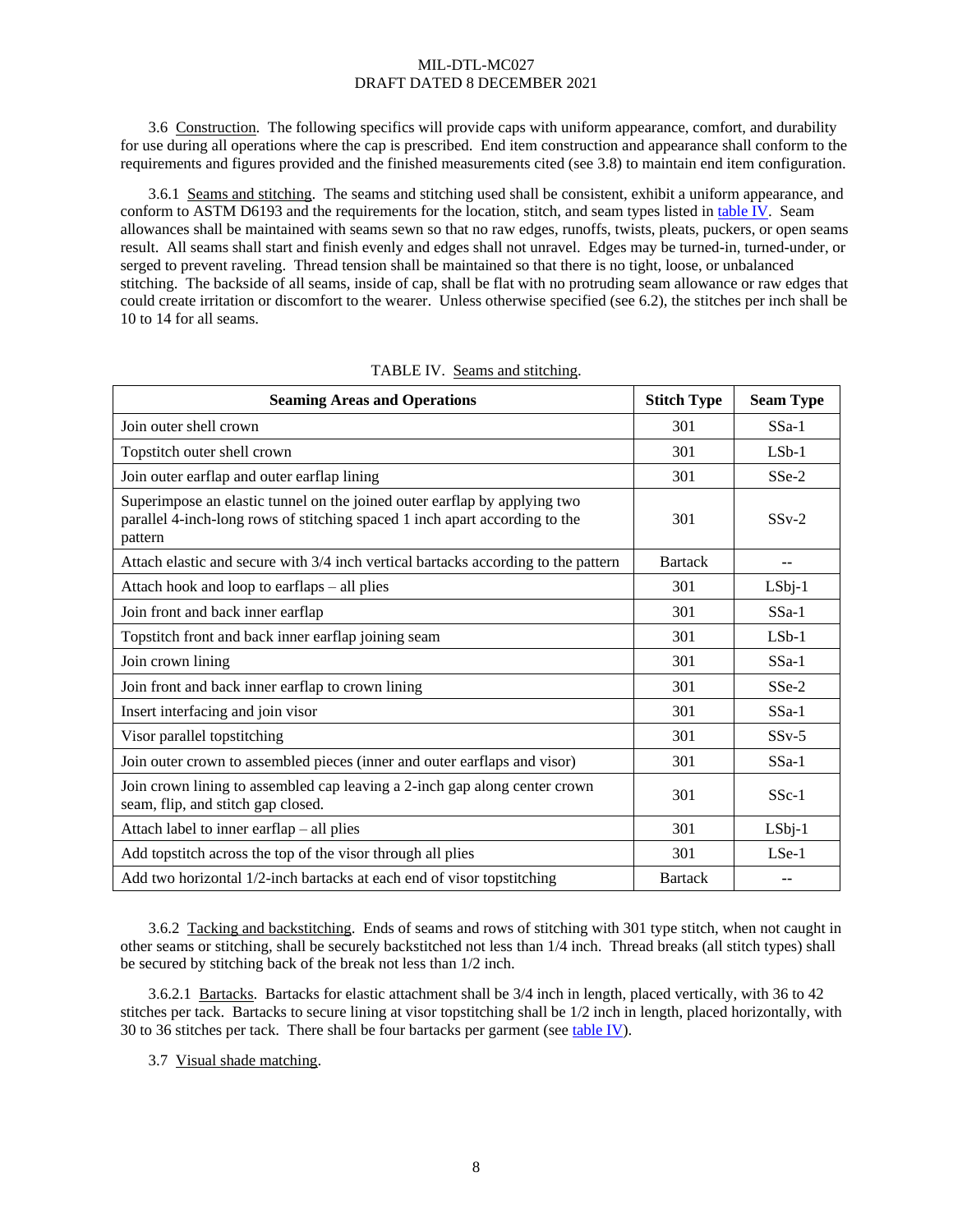3.7.1 Visual shade matching. The color and appearance of the materials and components shall match the standard sample when tested in accordance wit[h 4.6.2.](#page-15-2)

3.7.2 Color. The cap materials shall closely approximate the shade required for each class as well as comply with the associated AMS-STD-595 chip number (see [table I\)](#page-3-0). The visible materials and components shall meet the spectral reflectance requirements specified in paragraph [3.7.2.1.](#page-8-1)

<span id="page-8-1"></span>3.7.2.1 Spectral reflectance. The finished cloth and visible components used shall meet the spectral reflectance values (in percent) for the visible, near infrared wavelength range, 600 to 860 nanometers, for the colors specified in [table V](#page-8-2) as applicable when tested as specified in [4.6.1.](#page-15-3)

<span id="page-8-2"></span>

| Wavelengths | Coyote 498 |         | <b>Olive Drab Green 522</b> |         | White 506 |         |
|-------------|------------|---------|-----------------------------|---------|-----------|---------|
| Nanometers  | Minimum    | Maximum | Minimum                     | Maximum | Minimum   | Maximum |
| 600         | 8          | 20      | 3                           | 9       | 80        | 98      |
| 620         | 8          | 20      | 3                           | 9       | 80        | 98      |
| 640         | 8          | 22      | 3                           | 9       | 78        | 98      |
| 660         | 8          | 24      | 3                           | 12      | 78        | 98      |
| 680         | 12         | 24      | 3                           | 16      | 78        | 98      |
| 700         | 12         | 34      | 5                           | 32      | 78        | 98      |
| 720         | 16         | 42      | 7                           | 44      | 78        | 98      |
| 740         | 22         | 46      | 12                          | 52      | 78        | 98      |
| 760         | 30         | 50      | 18                          | 56      | 78        | 98      |
| 780         | 34         | 54      | 26                          | 56      | 78        | 98      |
| 800         | 36         | 56      | 34                          | 56      | 78        | 98      |
| 820         | 38         | 58      | 42                          | 60      | 78        | 98      |
| 840         | 38         | 58      | 44                          | 60      | 76        | 99      |
| 860         | 40         | 60      | 44                          | 60      | 76        | 99      |

TABLE V. Spectral reflectance.

<span id="page-8-0"></span>3.8 Finished dimensions. The finished cap shall conform to the measurements listed in [table VI](#page-8-3) as defined in [table VII.](#page-9-0) All measurements shall be taken in accordance with [4.5.5](#page-14-1) with the cap laid flat. Extended flap lengths shall not be uneven by more than 1/2 inch.

<span id="page-8-3"></span>

| Size and<br><b>Tolerance</b> | Inside Circumference (A) | <b>Earflap Length (B)</b> | Earflap Width (C) | Visor Width (D)   |
|------------------------------|--------------------------|---------------------------|-------------------|-------------------|
| Small                        | $23 - 1/4$               | $10 - 3/4$                |                   | $1 - \frac{3}{4}$ |
| Medium                       | 24                       |                           | $3 - 1/4$         | $1 - \frac{3}{4}$ |
| Large                        | $24 - 3/4$               | $11 - 1/4$                | $3 - 1/2$         | $1 - \frac{3}{4}$ |
| Extra Large                  | $25 - 1/2$               | $11 - 1/2$                | $3 - 3/4$         | $1 - \frac{3}{4}$ |
| Tolerance                    | $\pm 1/2$                | $\pm$ 1/4                 | $\pm$ 1/4         | $\pm 1/8$         |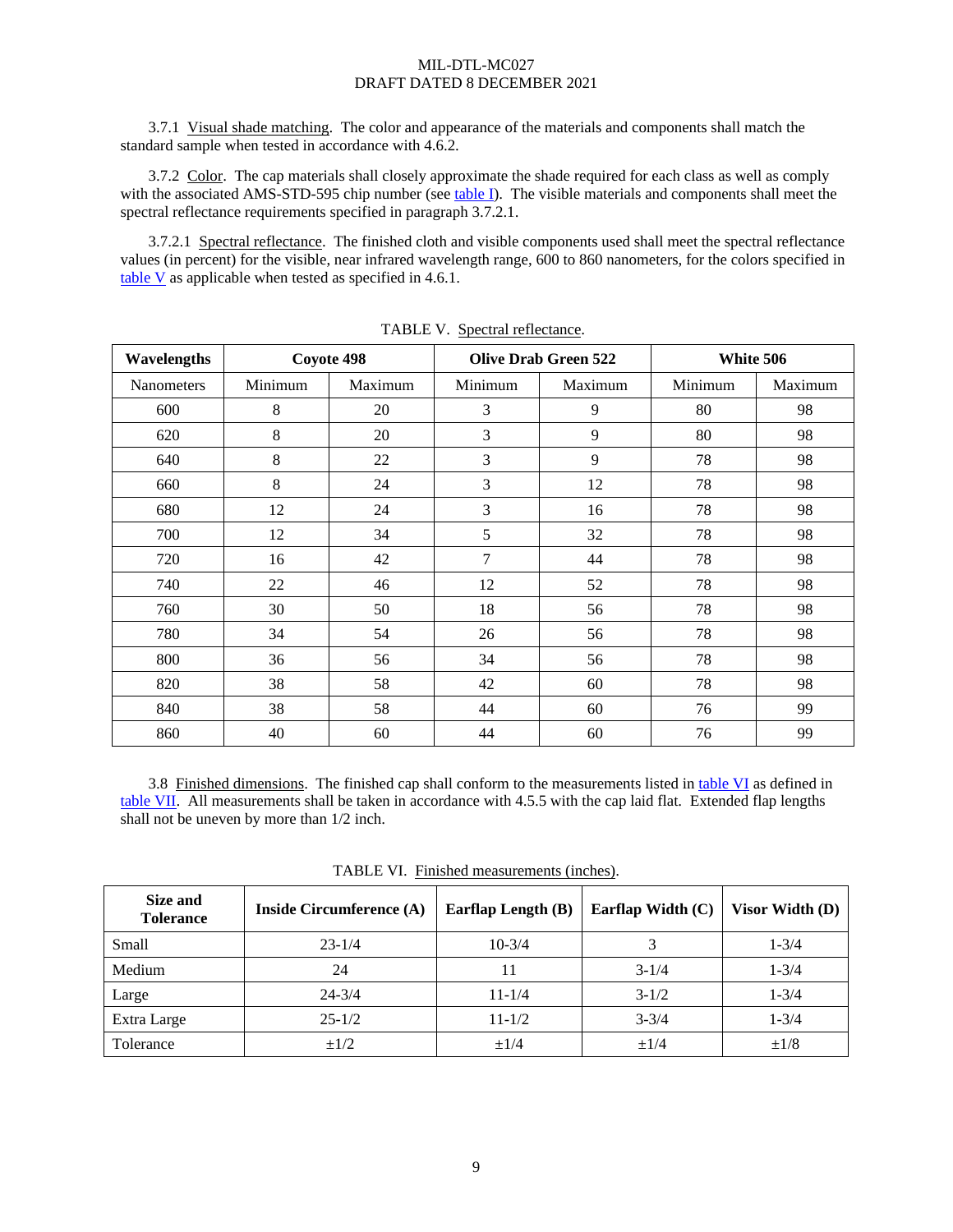| TABLE VII. Methods of measure. |  |  |
|--------------------------------|--|--|
|--------------------------------|--|--|

<span id="page-9-0"></span>

| <b>Measurement</b> (see <b>table VI</b> ) | <b>Method</b>                                                                              | Layout                              |
|-------------------------------------------|--------------------------------------------------------------------------------------------|-------------------------------------|
| A - Inside Circumference                  | Circumference at the crown<br>joining seam, inside the cap.                                | A<br>Measurement<br>taken on inside |
| <b>B</b> - Outer Earflap Length           | Measurement straight from<br>bottom of earflap at center to<br>crown joining seam.         |                                     |
| C - Outer Earflap Width                   | Measurement at center back<br>from finished edge to crown<br>joining seam at crown center. | C<br>$\sqrt{1}$                     |
| D -Visor Width                            | Measurement straight from<br>finished edge at visor center to<br>crown joining seam.       |                                     |

<span id="page-9-1"></span>3.9 End item insulation. The insulation, expressed in terms of clo value, shall be a minimum of 1.1 when tested as specified in [4.5.2.](#page-13-0)

<span id="page-9-2"></span>3.10 Toxicity. The cap shall not present a health hazard and shall show compatibility with prolonged direct skin contact when tested as specified i[n 4.5.6.](#page-14-0) Chemicals recognized by the Environmental Protection Agency (EPA) as human carcinogens shall not be used.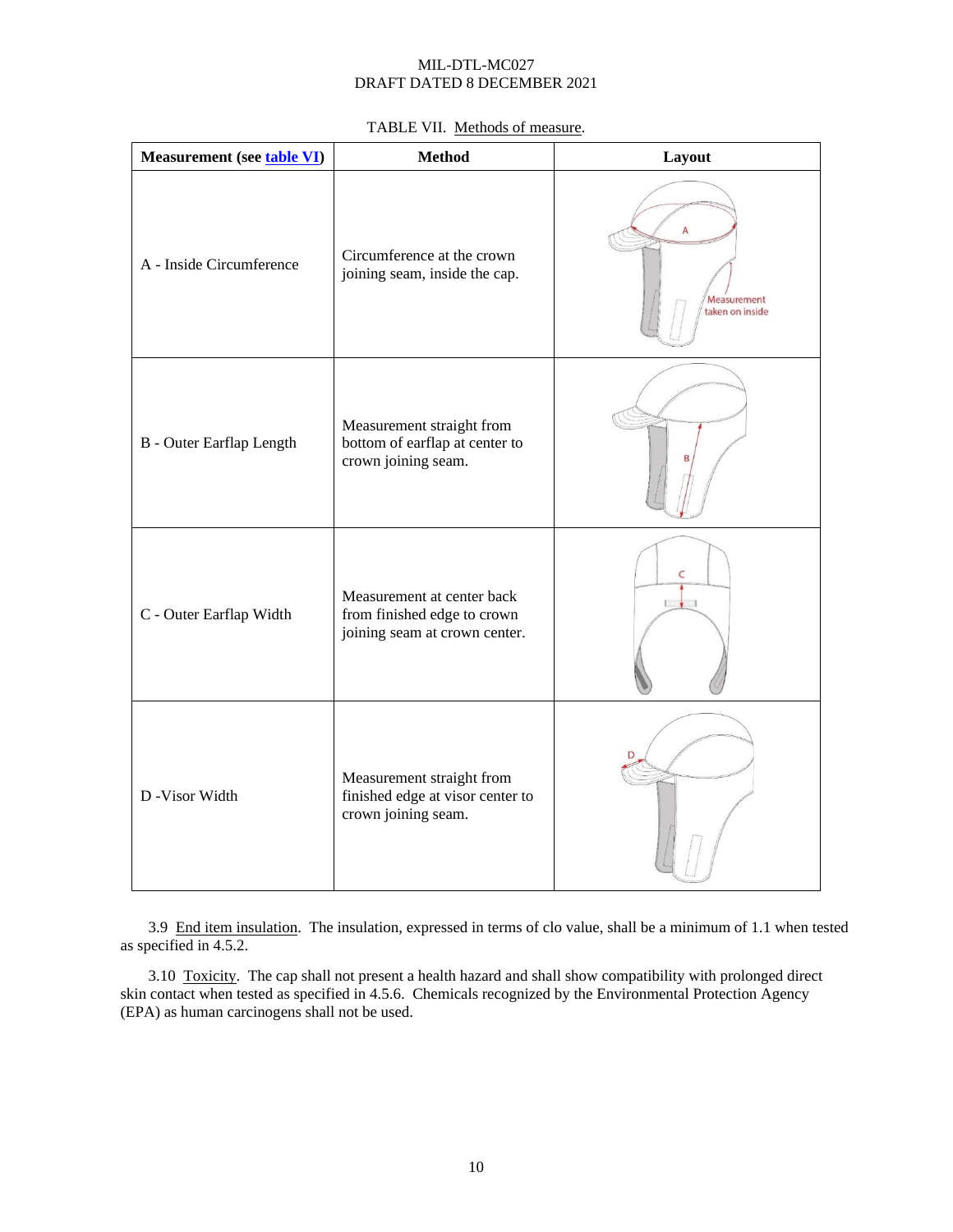<span id="page-10-6"></span>3.11 Workmanship. The finished cap shall be free from loose thread, foreign matter, and irregular defects that can adversely affect usage or durability. The finished cap shall conform to the requirements of this document, be uniform, and be free from the defects specified in [4.5.4](#page-14-2) and those defects that adversely affect form, fit, or function. Defects shall not exceed the Acceptance Quality Limits (AQL), as specified (se[e 6.2\)](#page-15-0), and shall not adversely affect the serviceability, appearance, and uniformity of the product.

### <span id="page-10-5"></span>4. VERIFICATION

4.1 Classification of inspections. The inspection requirements specified herein are classified as follows:

- a. First article inspection (see [4.3\)](#page-10-0).
- b. Conformance inspection (se[e 4.4\)](#page-10-1).

<span id="page-10-8"></span>4.2 Inspection conditions. Unless otherwise specified, excluded, amended, or modified in this specification or applicable procurement documents (se[e 6.2\)](#page-15-0), all inspections shall be performed in accordance with all the requirements of referenced documents.

<span id="page-10-0"></span>4.3 First article inspection. When a first article sample is required (se[e 3.1.1\)](#page-2-1), first article inspection shall be performed on the cap. This inspection shall include the examinations and tests of [4.5.1](#page-10-2) through [4.5.6](#page-14-0) for compliance with design, configuration, workmanship, dimensional requirements, and testing as specified in this document.

<span id="page-10-7"></span>4.3.1 First article samples and acceptance criteria. The sample size for first article testing shall be as specified in the contract (see [6.2\)](#page-15-0). The sample unit shall be one cap and the lot size shall be expressed in units of caps. The presence of excessive defects exceeding specified AQLs (see [6.2\)](#page-15-0) or failure to pass any test shall be cause for rejection of the first article.

<span id="page-10-1"></span>4.4 Conformance inspection. Unless otherwise specified in the contract (see [6.2\)](#page-15-0), conformance inspection, in accordance with [3.1.2,](#page-2-2) shall consist of the examinations and tests through [4.5.6.](#page-14-0)

<span id="page-10-9"></span>4.4.1 Material and component sampling and acceptance criteria. Unless otherwise specified in subsidiary specifications, referenced documents, or procurement documents (se[e 6.2\)](#page-15-0), sampling shall be in accordance with [table VIII.](#page-10-4) The lot shall be unacceptable if one or more sample units fail to meet any test requirement specified. All requirements are applicable to the sample unit. For material testing, the sample unit shall be 5 continuous yards full width of finished cloth for all physical and chemical tests.

<span id="page-10-4"></span>

| <b>Lot Size</b>    | <b>Sample Size (Sample Units)</b> |
|--------------------|-----------------------------------|
| 800 or fewer       |                                   |
| 801 through 22,000 |                                   |
| $22,001$ or more   |                                   |

TABLE VIII. Material sampling.

<span id="page-10-10"></span>4.4.2 End item sampling and acceptance criteria. Unless otherwise specified in the contract (se[e 6.2\)](#page-15-0), end item sampling for inspection shall be performed conforming to ASQ/ANSI Z1.4. The sample unit shall be one cap and the lot shall be expressed in units of caps. The presence of excessive defects (see [6.2\)](#page-15-0) or failure of any testing as specified (see [6.2\)](#page-15-0) shall be cause for rejection of the lot.

## <span id="page-10-3"></span>4.5 Inspection methods.

<span id="page-10-2"></span>4.5.1 Component and material examinations and tests. In accordance with [4.1,](#page-10-5) components and materials shall be inspected and tested in accordance with all the requirements of this specification and those referenced specifications and standards unless otherwise excluded, amended, or modified in this specification or applicable procurement documents (see [6.2](#page-15-0) and [6.7\)](#page-18-0). In addition to testing provisions specified in referenced documents, materials and components shall be examined and tested in accordance with [table IX](#page-11-0) through [table XII.](#page-13-1) All requirements are applicable to the sample unit. Unless otherwise specified (se[e 6.2\)](#page-15-0), materials shall be conditioned and tested in accordance with ASTM D1776/D1776M. All requirements are applicable to the sample unit.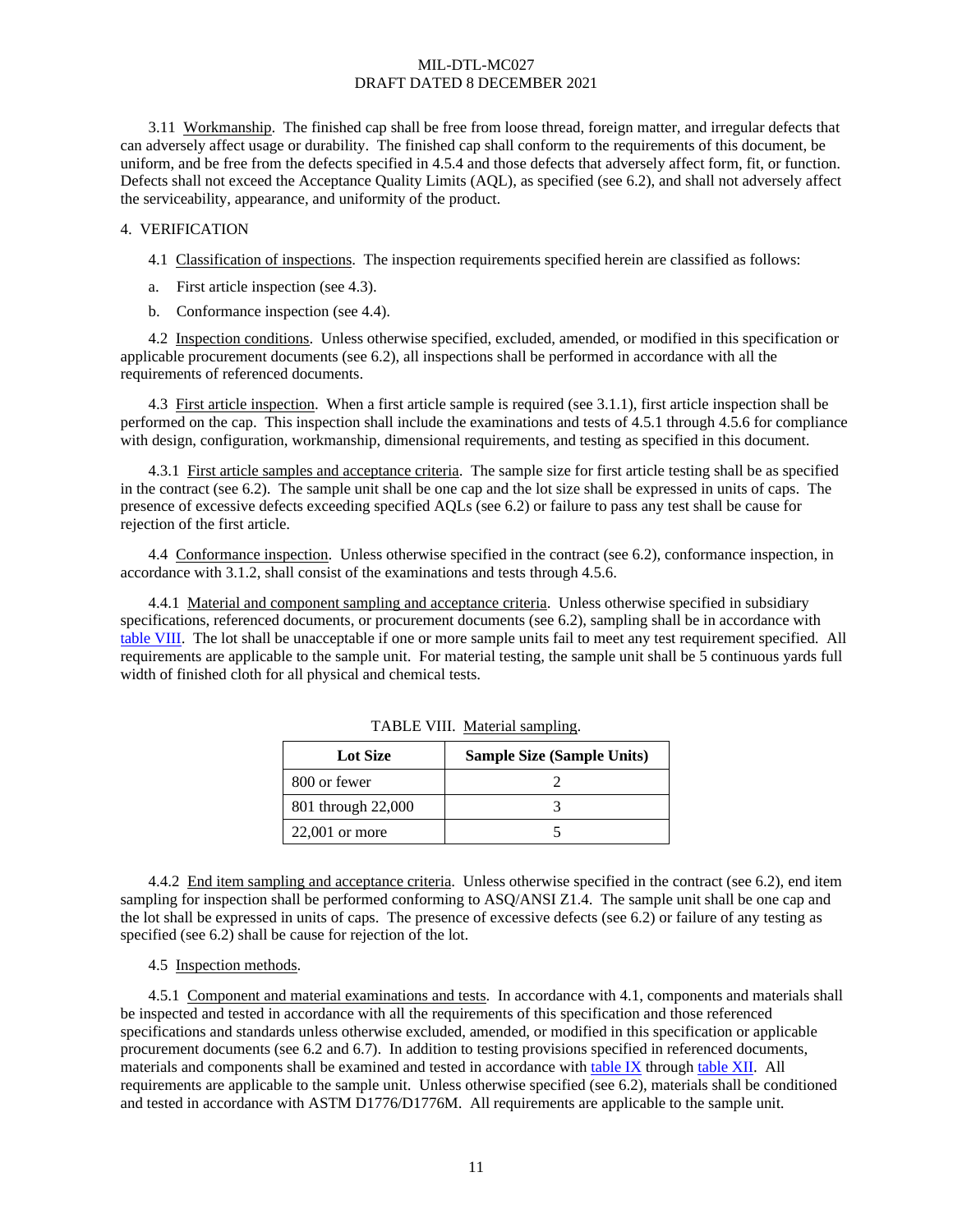<span id="page-11-0"></span>

| <b>Material</b>                       | Requirement | <b>Verification</b>      |
|---------------------------------------|-------------|--------------------------|
| Thread                                | 3.3.2.1     | A-A-52095 or A-A-50199   |
| Hook and loop                         | 3.3.2.2     | $A-A-55126$              |
| Elastic                               | 3.3.2.3     | <b>MIL-W-5664</b>        |
| Interfacing                           | 3.3.1.3     | <b>ASTM D3776/D3776M</b> |
| Identification and instruction labels | 3.3.2.4     | MIL-DTL-32075            |
| Barcode label tag                     | 3.3.2.4     | MIL-DTL-32075            |

# TABLE IX. Component verification (se[e 6.7\)](#page-18-0).

|--|

| <b>Material Characteristic</b>   | Requirement    | <b>Test Method</b>                                 |
|----------------------------------|----------------|----------------------------------------------------|
| Construction                     | Table I        | Visual                                             |
| Fiber content                    | Table I        | <b>AATCC TM20A</b>                                 |
| Weight                           | <b>Table I</b> | <b>ASTM D3776/D3776M</b>                           |
| Break strength                   | Table I        | ASTM D5034                                         |
| Tear strength                    | Table I        | ASTM D1424                                         |
| Water repellency                 | <b>Table I</b> | <b>AATCC TM22</b>                                  |
| Colorfastness                    |                |                                                    |
| Laundering (3 cycles)            | Table I        | AATCC TM61, option 2A, grade<br>polyester only     |
| Crocking                         |                |                                                    |
| Wet                              | Table I        | <b>AATCC TM8</b>                                   |
| Dry                              | Table I        | <b>AATCC TM8</b>                                   |
| Light, Xenon                     | Table I        | AATCC TM16.3, option 3 (85 kJ)                     |
| Dimensional stability (3 cycles) |                |                                                    |
| Warp                             | Table I        | AATCC TM135, 3 cycles, (1) III, (A) ii             |
| Fill                             | Table I        | AATCC TM135, 3 cycles, (1) III, (A) ii             |
| Pilling                          |                |                                                    |
| Initial                          | Table I        | <b>ASTM D3512/D3512M</b>                           |
| After laundering (3 cycles)      | <b>Table I</b> | AATCC TM135, (1) III, (A) ii;<br>ASTM D3512/D3512M |
| Thickness                        | Table I        | <b>ASTM D1777</b>                                  |
| Visual shade matching            | Table I        | See 4.6.2                                          |
| Spectral reflectance             | <b>Table V</b> | See 4.6.1                                          |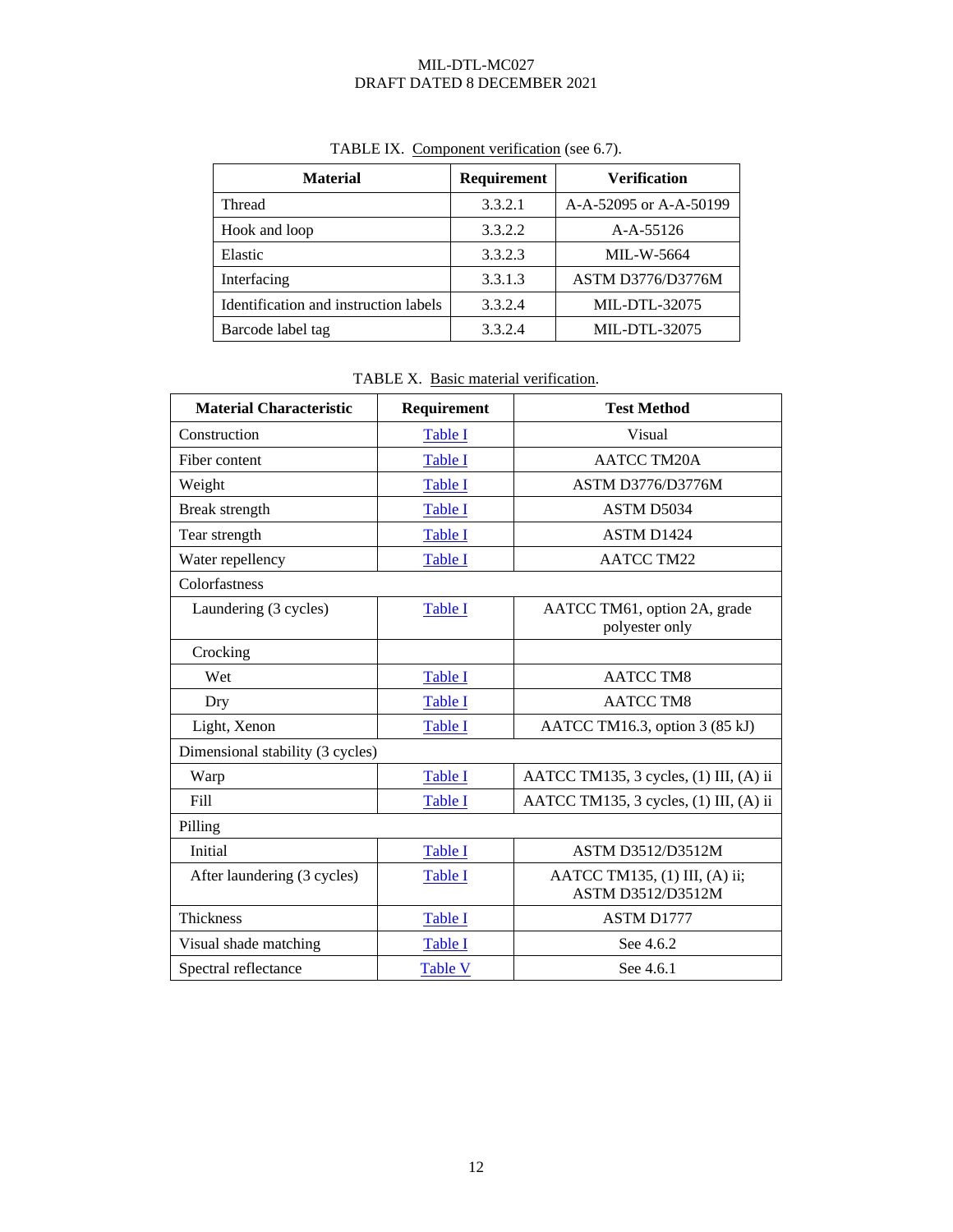| <b>Material Characteristic</b>   | Requirement     | <b>Test Method</b>                     |
|----------------------------------|-----------------|----------------------------------------|
| Construction                     | <b>Table II</b> | Visual                                 |
| Fiber content                    | Table II        | <b>AATCC TM20A</b>                     |
| Weight                           | Table II        | <b>ASTM D3776/D3776M</b>               |
| Air permeability                 | <b>Table II</b> | <b>ASTM D737</b>                       |
| Burst strength                   | Table II        | ASTM D3787                             |
| Thickness                        | Table II        | ATSM D1777                             |
| <b>MVTR</b>                      | <b>Table II</b> | ASTM E96/E96M                          |
| Absorbency                       | Table II        | <b>AATCC TM79</b>                      |
| Dry time                         | Table II        | 4.5.1.1                                |
| Fabric stretch                   |                 |                                        |
| Courses                          | Table II        | ASTM D2594/D2594M (loose fit)          |
| Wales                            | Table II        | ASTM D2594/D2594M (loose fit)          |
| Dimensional stability (3 cycles) |                 |                                        |
| Courses                          | Table II        | AATCC TM135, 3 cycles, (1) III, (A) ii |
| Wales                            | <b>Table II</b> | AATCC TM135, 3 cycles, (1) III, (A) ii |
| Visual shade matching            | <b>Table II</b> | See 4.6.2                              |
| Spectral reflectance             | <b>Table V</b>  | See 4.6.1                              |

# TABLE XI. Insulation verification.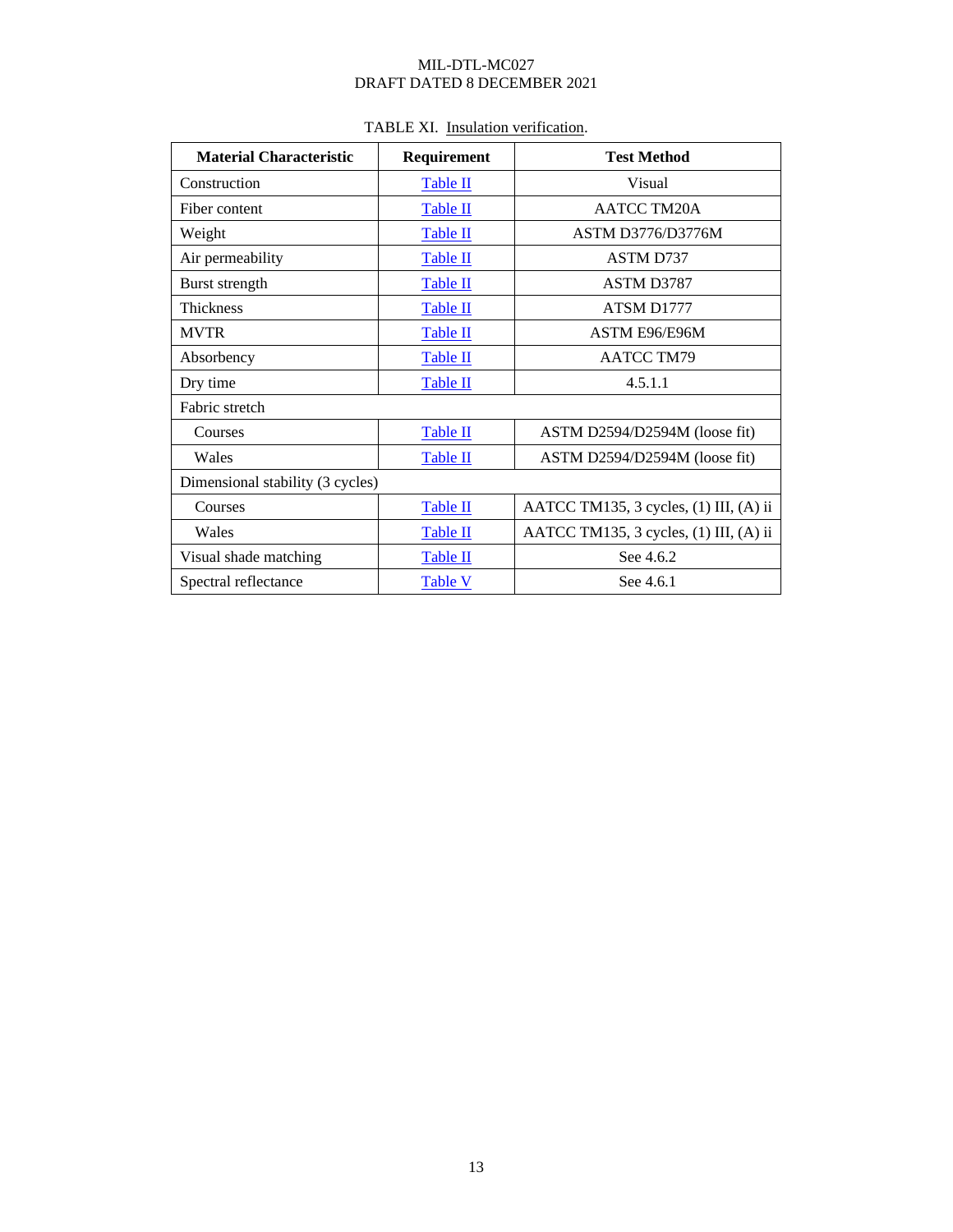| TABLE XII. Visual examination. |  |
|--------------------------------|--|
|--------------------------------|--|

<span id="page-13-1"></span>

| <b>Examination</b>  | <b>Defect</b>                                                                                                                                                                                                               |     | <b>Classification</b> |  |
|---------------------|-----------------------------------------------------------------------------------------------------------------------------------------------------------------------------------------------------------------------------|-----|-----------------------|--|
|                     |                                                                                                                                                                                                                             |     | <b>Minor</b>          |  |
| Workmanship         | Component part omitted, distorted, full, tight, or twisted; any part of<br>end item caught in any unrelated stitching; the edge of any<br>component part required to be forced out having folds of more than<br>$1/8$ inch. | 101 |                       |  |
| Material            | Hole, cut, tear, smash, burn, drill hole, run, needle chew, visible<br>mend, thin place, or misweave affecting appearance or serviceability.                                                                                | 102 |                       |  |
| Shade               | Shade variation within a part or between parts; thread color<br>a.<br>not as specified.                                                                                                                                     | 103 |                       |  |
|                     | Dye streak; color not as specified<br>$\mathbf{b}$ .                                                                                                                                                                        | 104 |                       |  |
|                     | Seams puckered, distorted, pleated, wavy, or twisted; edge<br>a.<br>or raised stitching sewn too close to edge, resulting in damage to<br>cloth.                                                                            |     | 201                   |  |
| Seams and stitching | Irregular or open seam; raw edge affecting appearance or<br>$b$ .<br>serviceability.                                                                                                                                        | 105 |                       |  |
|                     | Seam, seam allowance, or stitch type not as specified.<br>C <sub>1</sub>                                                                                                                                                    |     | 202                   |  |
|                     | $d$ .<br>Loose or tight stitch tension; broken or missing thread or<br>stitch.                                                                                                                                              |     | 203                   |  |
|                     | Stitches or tack missing or not as specified.<br>e.                                                                                                                                                                         | 106 |                       |  |
| Cleanliness         | Spot, stain, excessive thread ends not trimmed or removed, odor.                                                                                                                                                            |     | 204                   |  |
|                     | Label omitted, incorrect type, size, or configuration;<br>a.<br>illegible, inaccurate, or not attached as specified.                                                                                                        | 107 |                       |  |
| Labels              | Barcodes omitted or not readable by scanner; human-<br>$\mathbf b$ .<br>readable interpretation (HRI) omitted or illegible.                                                                                                 |     | 205                   |  |
|                     | Barcode not visible on folded, packaged item.<br>$\mathbf{c}$ .                                                                                                                                                             |     | 206                   |  |
|                     | $d$ .<br>Barcode attachment causes damage to the item.                                                                                                                                                                      | 108 |                       |  |
| Packaging           | Any cap not packaged in accordance with the contract or purchase<br>order.                                                                                                                                                  |     | 207                   |  |

<span id="page-13-2"></span>4.5.1.1 Drying time. The dry time test shall be run in standard textile conditions, 65±5 percent relative humidity and 70±4 ℉ on three specimens. The fabric samples and blotting paper shall be conditioned at standard textile conditions for a minimum of 4 hours. The weight of the conditioned specimen shall be measured using a laboratory balance, accurate to 0.01 grams. A wire mesh kitchen/bathroom sink strainer may be used by placing it on the weight pan of the lab balance in an inverted manner and taring its weight before the measurement of any specimen weight. After weighing the samples, 100 milliliters of distilled water shall be placed into a 250 milliliter glass beaker. The specimen shall be completely submerged (to ensure complete wetting) in the beaker of water for 30 minutes. The specimen shall then be removed and placed between two pieces of unused blotting paper. The blotting paper-enclosed specimen shall be passed through a motor-driven wringer (see [6.5.7\)](#page-17-0). With a dead weight load of 27.2  $\pm$ 0.5 kilograms (60  $\pm$ 1 pounds) and speed of 1 inch per second, the specimen shall immediately be placed on the balance with the top door of the balance open and side doors closed. The wet weight shall be recorded to the nearest 0.01 grams. The weight shall be manually monitored at set intervals until dry; alternatively, an automated balance with the capability to weigh the specimen until dry may be used. The time to dry (t) shall be recorded. This process should be repeated for the remaining specimens.

<span id="page-13-0"></span>4.5.2 End item testing. Cap insulation shall be tested as specified in [4.5.2.1](#page-14-3) for the characteristics specified in [3.9.](#page-9-1) Samples that do not meet the requirements specified shall be considered failures.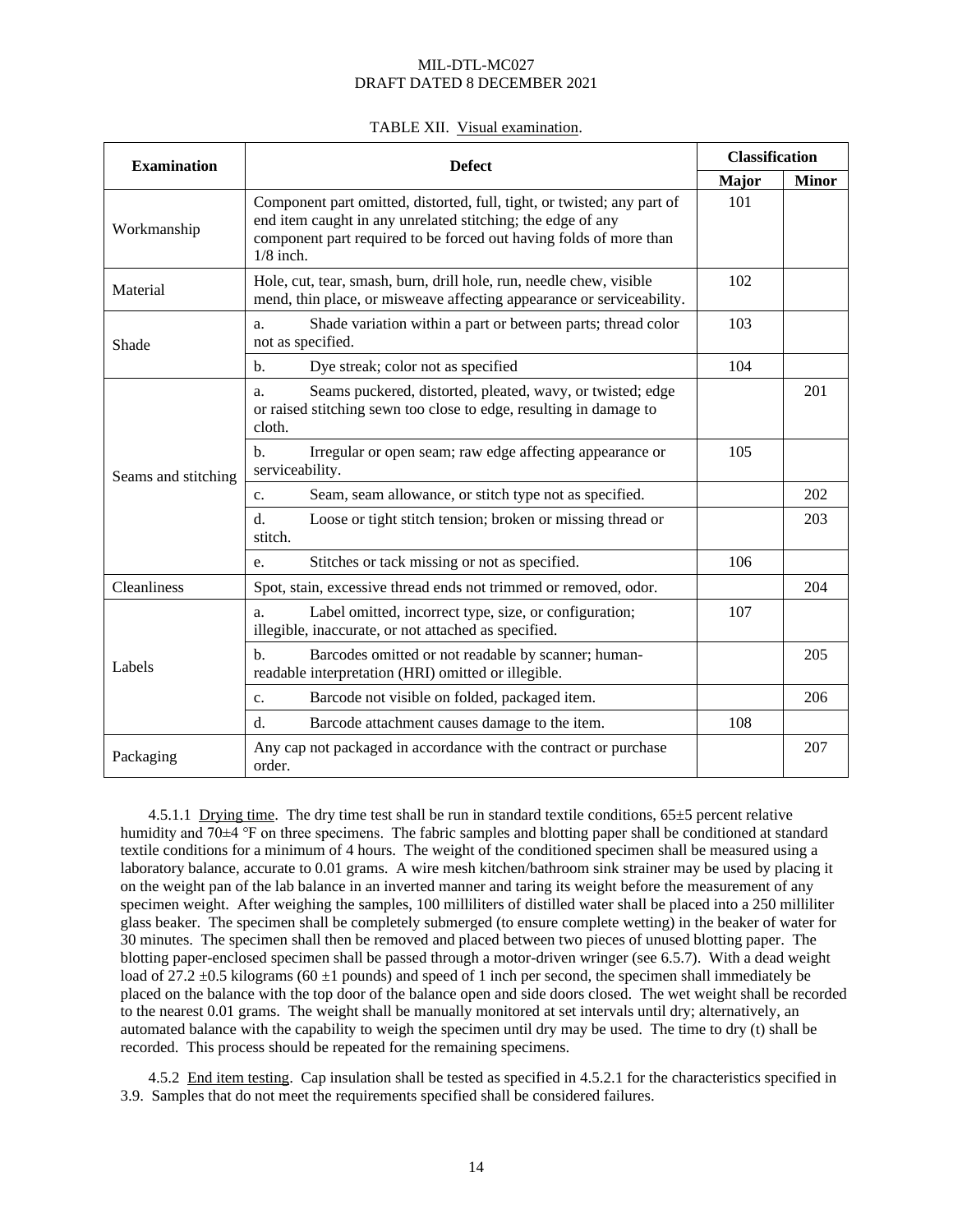<span id="page-14-3"></span>4.5.2.1 Thermal insulation test. Three separate samples of the cap shall be evaluated and the average value reported. Total thermal resistance (R) values can be converted to the more familiar clo unit to allow ranking order of standard for procurement purposes. Test size shall be size large. A life-sized biophysical model of the human head that measures localized and total thermal resistance shall be used. Insulation values for the total head model and its seven individual regions are calculated by an internal program during 30 minutes of steady state data collection. The ambient temperature shall be maintained at  $5 \pm 0.5$  °C and the surface of the head model is controlled at 30 °C. The wind speed shall be maintained at 2 to 3 meters per second and turbulent.

R to heat exchange is calculated in the test conditions above and using the following equation:

$$
R = \frac{SA \times delta T}{P}
$$

Where:

R = thermal resistance,  $m^2$  °C/watt

 $SA =$  total surface area of regional segments,  $m<sup>2</sup>$ 

Delta  $T =$  temperature gradient between the head model surface and ambient air temperature,  $°C$ 

 $P =$  total power input, watts

If required (see [6.2\)](#page-15-0), caps will be tested by the Government. Testing at contractor facilities is not recommended because testing at alternate facilities shall require side-by-side comparison with a standard sample due to chamber wind speed differences that cannot be controlled and that will affect the total measured values.

4.5.3 In-process examination. Visual and dimensional examinations shall be made at any point or during any phase of the manufacturing process to determine whether construction details, which cannot be examined in the finished product, are in accordance with the requirements specified in section 3. Any in-process nonconformance remaining in the finished cap shall be classified as a defect in accordance with the visual examination o[f 4.5.4.](#page-14-2) Materials and components that contain defects and damages, as defined in [table XII,](#page-13-1) shall be removed from production.

<span id="page-14-2"></span>4.5.4 Visual examination. The cap shall be examined for defects in color, shade, design, material, construction, workmanship, and markings, and the defects shall be classified in accordance with the list of defects specified in [table XII.](#page-13-1) The inspection conditions and the AQLs shall be as specified (see [6.2\)](#page-15-0).

<span id="page-14-1"></span>4.5.5 Dimensional examination. The cap shall be examined for conformance to the dimensions specified in [table VI](#page-8-3) as defined in [table VII.](#page-9-0) Any measurement deviating from the dimensions and tolerances specified shall be scored as a measurement defect. The inspection conditions and the AQLs shall be as specified in the contract or order (se[e 6.2\)](#page-15-0). When measuring headwear circumference, the cap shall be placed down on the crown and an appropriate cap measuring device (see [6.8\)](#page-18-1) shall be used.

<span id="page-14-0"></span>4.5.6 Toxicity assessment. If specified (see [6.2\)](#page-15-0), an acute dermal irritation study and a skin sensitization study shall be conducted. When the results of the studies indicate the cap is not a sensitizer or irritant, a repeat insult patch test shall be performed in accordance with the Modified Draize Procedure (see Hayes' Principles and Methods of Toxicology). If the toxicity requirement (se[e 3.10\)](#page-9-2) can be demonstrated with historical data, then toxicity testing may not be required.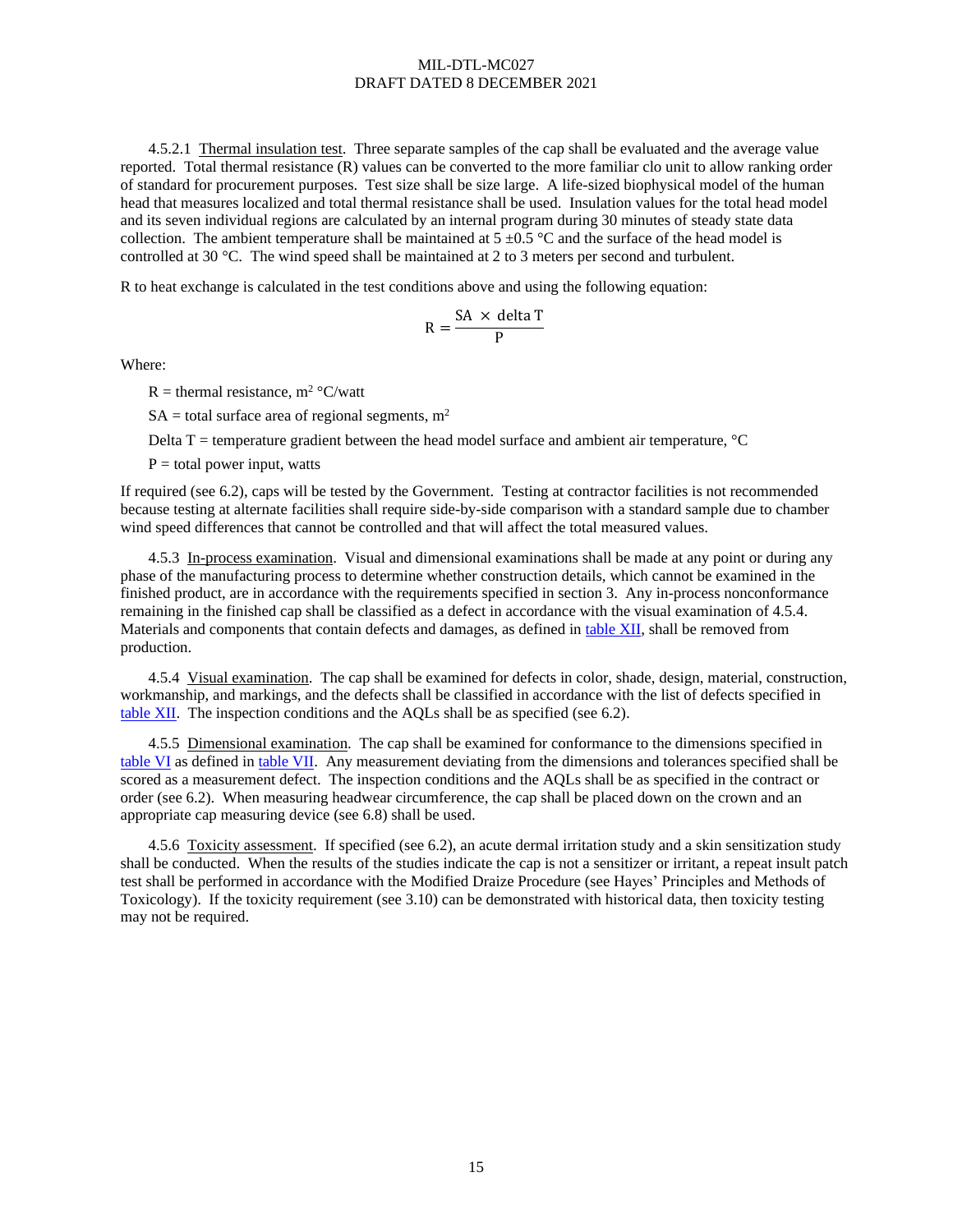### 4.6 Examinations and tests.

<span id="page-15-3"></span>4.6.1 Spectral reflectance test. Spectral reflectance data shall be obtained from 600 to 860 nanometers at 20-nanometer intervals on a spectrophotometer relative to the polytetrafluoroethylene (PTFE) family of compounds, the preferred white standard. Other white reference materials may be used, provided they are calibrated to absolute white. The spectral band width shall be less than 20 nanometers at 860 nanometers. Reflectance measurements shall be made by either the monochromatic or polychromatic mode of operation. When the polychromatic mode of operation is used, the spectrophotometer shall operate with the specimen diffusely illuminated with the full emission of a continuous source that simulates either CIE source A or CIE source D65. Measurements shall be taken on a minimum of two different areas and the data averaged. The measured areas should be at least 6 inches away from the selvage. The basic shell material shall be measured as a single layer backed with four layers of the same fabric and shade; the insulation material shall be measured as a single layer backed with two layers of the same fabric and shade. The specimen shall be viewed at an angle no greater than 10 degrees from normal, with the specular component included. Measurements shall be taken on a minimum of two different areas. Specimens shall be oriented in different directions during testing. When possible, the specimens tested shall not contain the same warp (or filling yarns) and wales (or courses) when presented to the sample port.

Camouflage materials should be measured with the appropriate aperture size to ensure that only one color is measured at a time. The largest aperture possible should be used. Photometric accuracy of the spectrophotometer shall be within 1 percent and wavelength accuracy within 2 nanometers. Any color having spectral reflectance values falling outside the limits at four or more of the wavelengths specified shall be considered a test failure.

<span id="page-15-2"></span>4.6.2 Visual shade matching. Samples shall be viewed using AATCC EP9, option C (see [6.4\)](#page-16-1), with sources simulating artificial daylight D65 illuminant (se[e 6.4.1\)](#page-16-2) with a color temperature of  $6500 \pm 200$  Kelvin (K) illumination of  $100 \pm 20$  foot candles, and shall be a good approximation to the standard sample under incandescent A illuminant with a color temperature of 2856 ±200K.

### 5. PACKAGING

<span id="page-15-4"></span>5.1 Packaging. For acquisition purposes, the packaging requirements shall be as specified in the contract or order (see 6.2). When packaging of materiel is to be performed by DoD or in-house contractor personnel, these personnel need to contact the responsible packaging activity to ascertain packaging requirements. Packaging requirements are maintained by the Inventory Control Point's packaging activities within the Military Service or Defense Agency, or within the military service's system commands. Packaging data retrieval is available from the managing Military Department's or Defense Agency's automated packaging files, CD-ROM products, or by contacting the responsible packaging activity.

### 6. NOTES

(This section contains information of a general or explanatory nature that may be helpful, but is not mandatory.)

<span id="page-15-1"></span>6.1 Intended use. The cap is intended for use with the cold weather clothing system worn by personnel of the United States Marine Corps.

- <span id="page-15-0"></span>6.2 Acquisition requirements. Acquisition documents should specify the following:
- a. Title, number, and date of this specification.
- b. Classes and sizes required (see [1.2\)](#page-0-0).
- c. When first article is required (se[e 3.1.1\)](#page-2-1).
- d. When conformance inspection is required (se[e 3.1.2\)](#page-2-2).
- e. Applicable Government patterns and reference standards, including revisions (see [3.3.1.1](#page-2-0) and [3.3.1.2\)](#page-3-1).
- f. Barcode and label tag location (see [3.3.2.4.2](#page-5-2) an[d 3.3.2.4.3\)](#page-5-3).
- g. Standard patterns furnished by the Government (see [3.5\)](#page-6-1).
- h. Stitches per inch, if other than as specified (see [3.6.1\)](#page-7-1).
- i. AQLs and inspection conditions (se[e 3.11,](#page-10-6) [4.3.1,](#page-10-7) [4.5.4,](#page-14-2) and [4.5.5\)](#page-14-1).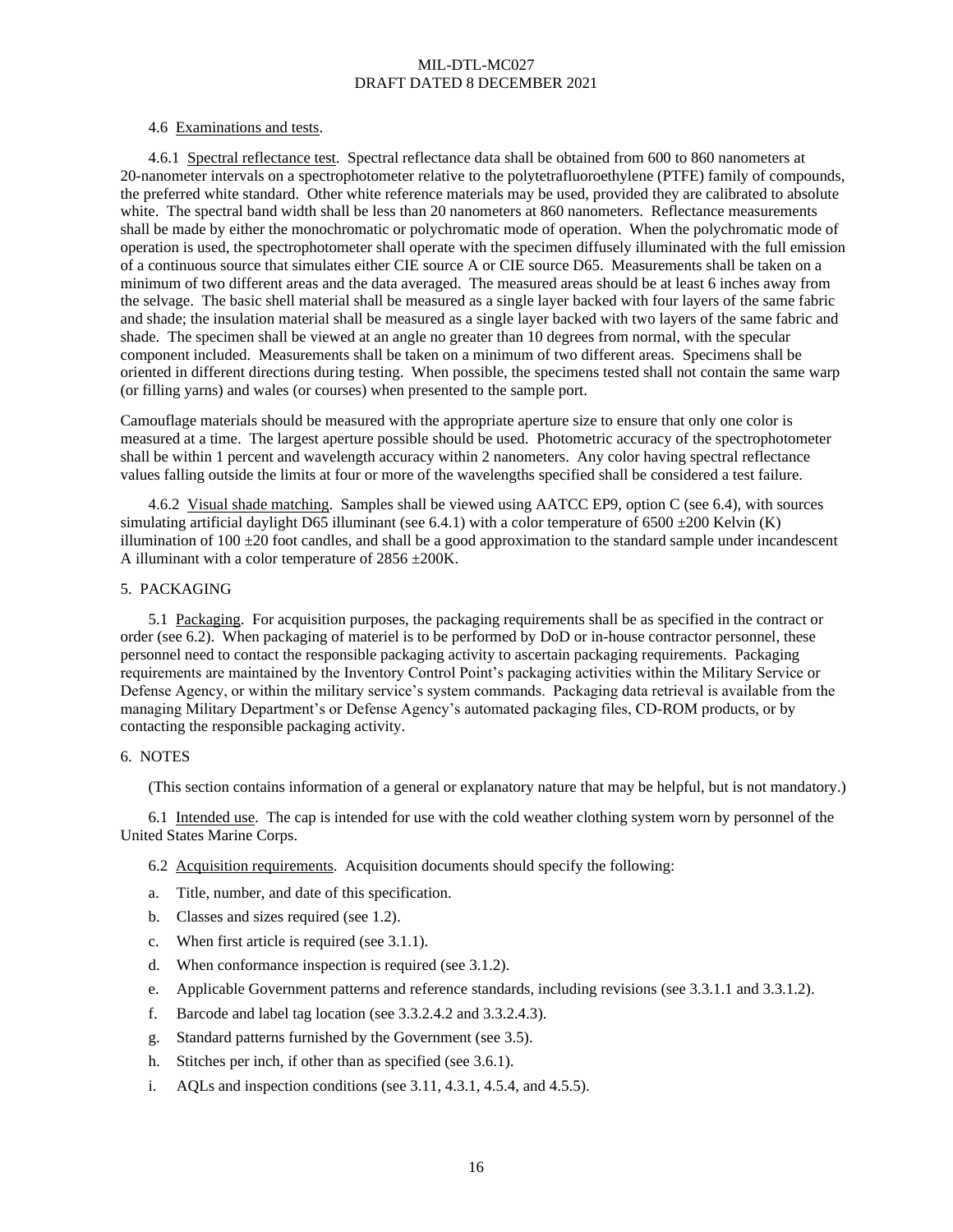- j. Inspection conditions (see [4.2\)](#page-10-8).
- k. First article sampling and acceptance criteria (se[e 4.3.1\)](#page-10-7).
- l. Conformance inspection examinations and tests, if other than as specified (see [4.4\)](#page-10-1).
- m. Material and component sampling and acceptance criteria, if other than as specified (see [4.4.1\)](#page-10-9).
- n. End item sampling and acceptance criteria, if other than as specified (se[e 4.4.2\)](#page-10-10).
- o. Component and material examinations and tests, if other than as specified (se[e 4.5.1\)](#page-10-2).
- p. Whether testing by the Government is required (see [4.5.2.1\)](#page-14-3).
- q. When toxicity testing is required (se[e 4.5.6\)](#page-14-0).
- r. Packaging requirements (see [5.1\)](#page-15-4).

6.3 First article. When first article inspection is required (see [6.2\)](#page-15-0), the contracting officer should provide specific guidance to offerors regarding whether the item(s) should be a first article sample, a first production item, or a standard production item from the contractor's current inventory, and the number of items to be tested as specified i[n 4.3.](#page-10-0) Invitations for bids should provide that the Government reserves the right to waive the requirement for samples for first article inspection to those bidders offering a product that has been previously acquired or tested by the Government and that bidders offering such products, who wish to rely on such production or test, must furnish evidence with the bid that prior Government approval is presently appropriate for pending contract. Bidders should not submit alternate bids unless specifically requested to do so in the solicitation.

<span id="page-16-1"></span>6.4 Visual shade matching. In 2019, option A of AATCC EP9 was changed to option C. NOTE: In case of confusion, the viewing geometry should be such that the specimen plane and illumination source are parallel to each other and aligned so that the light flux is incident at the center of the specimen plane, which is set at a  $35\pm5$ -degree angle relative to the horizontal. The observer will view the specimens at a 90-degree angle, relative to the plane of the specimens.

<span id="page-16-2"></span>6.4.1 Use of D75 illuminant. The use of D75 illuminant with a color temperature of  $7500\pm200$ K illumination of  $100\pm20$  foot candles in lieu of the specified D65 illuminant (see [4.6.2\)](#page-15-2) is permitted.

6.5 Suggested sources.

6.5.1 Basic material. Brookwood style Shawnee S11764 has been shown to meet the requirements of this specification. A known source of this material is the following:

Brookwood Companies Incorporated 485 Madison Ave, Suite 500 New York, NY 10022 212-551-0100 <https://www.brookwoodcos.com/>

<span id="page-16-0"></span>6.5.2 Insulation. Milliken & Company style 4060M has been shown to meet the requirements of this specification. A known source of insulation material is the following:

Milliken & Company 920 Milliken Road M-159 Spartanburg, SC 29304 864-503-2020 <http://www.milliken.com/>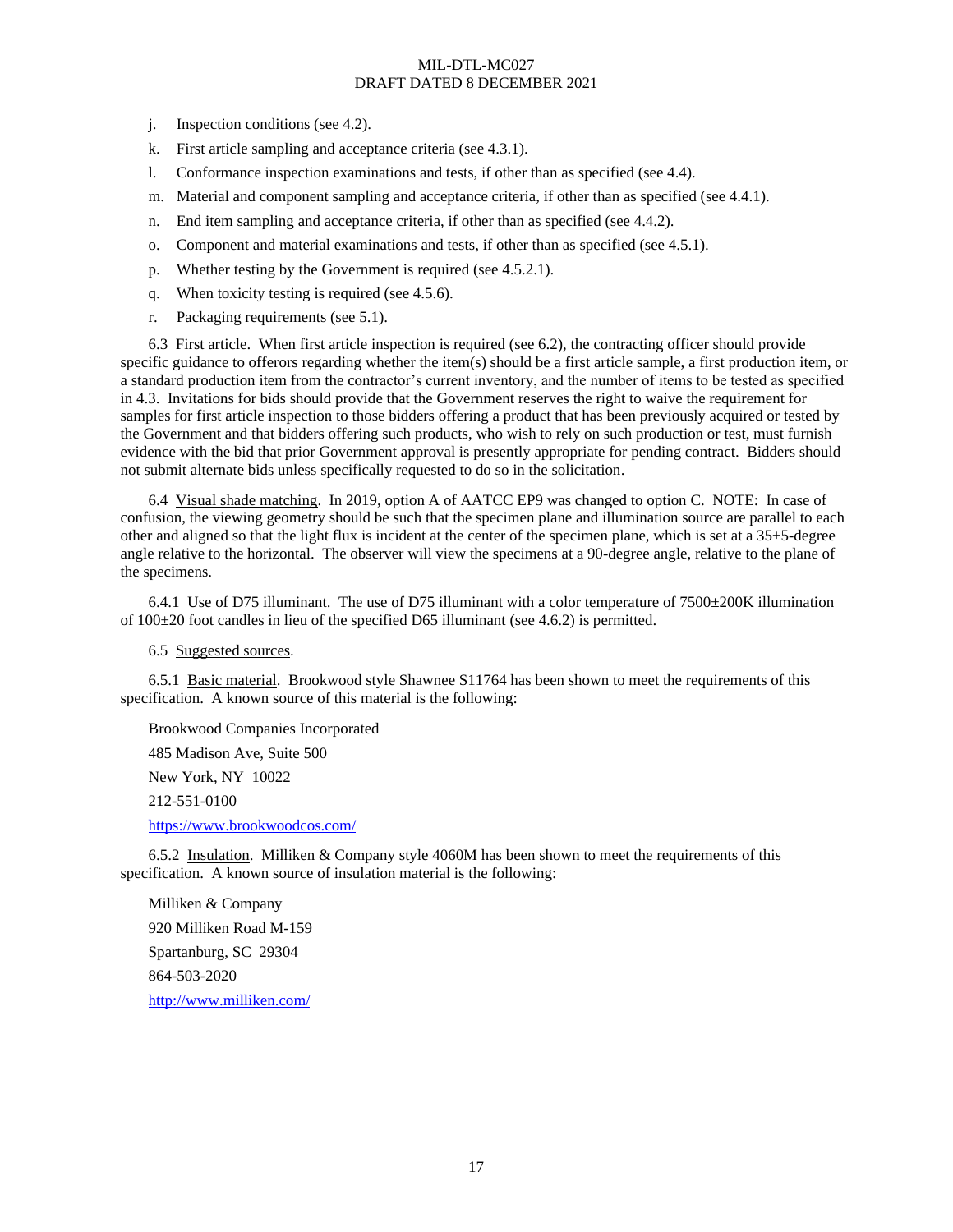6.5.3 Interfacing. Harodite Industries style Instro-475 has been shown to meet the requirements of this specification. A known source of interfacing is the following:

Harodite Industries, Inc. 66 South St. Taunton, MA 02780 508-824-6961 <http://www.harodite.com/>

6.5.4 Labels. Known sources of labels meeting the requirements of this specification are the following:

| Universal Tag             | Creative Labels, Inc.  |
|---------------------------|------------------------|
| 36 Hall Rd. P.O. Box 1518 | 6650 Silacci Way       |
| Dudley, MA 01571          | Gilroy, CA 95020       |
| 508-949-2411              | 408-842-0376           |
| www.universaltag.com      | www.creativelabels.com |

6.5.5 Low profile hook and loop. Velcro® Brand High Technology Hook (HTH) 745 and Low Profile Knit Loop 3610, or equivalent, has been demonstrated to meet the requirements of this specification. Known sources of this hook and loop fastener are the following:

| <i>iTape Store</i>      | <b>Gleicher Manufacturing Corporation</b> |
|-------------------------|-------------------------------------------|
| 855 Jerusalem Road      | 851 Jerusalem Road                        |
| Scotch Plains, NJ 07076 | Scotch Plains, NJ 07076                   |
| 888-634-1908            | 888-818-5798                              |
| www.itapestore.com/     | www.gleicher.com/                         |

6.5.6 Elastic. A known source of 3/4-inch nylon elastic is the following:

North East Knitting, Inc. 179 Conan Street Pawtucket, RI 02860 401-724-3840

[http://nekinc.com](http://nekinc.com/)

<span id="page-17-0"></span>6.5.7 Powered wringer. SDL Atlas Model D394 Laboratory Wringer, or equivalent, has been demonstrated to meet the requirements of this specification. A known source of this equipment is the following:

SDL Atlas 3934 Airway Drive Rock Hill, SC 29732 803-329 2110 <https://sdlatlas.com/>

6.6 NSNs. For informational purposes only, NSNs that correspond to this specification are listed i[n table](#page-18-2) XIII. [Table XIII](#page-18-2) is not intended to be a comprehensive list of all NSNs associated with this specification.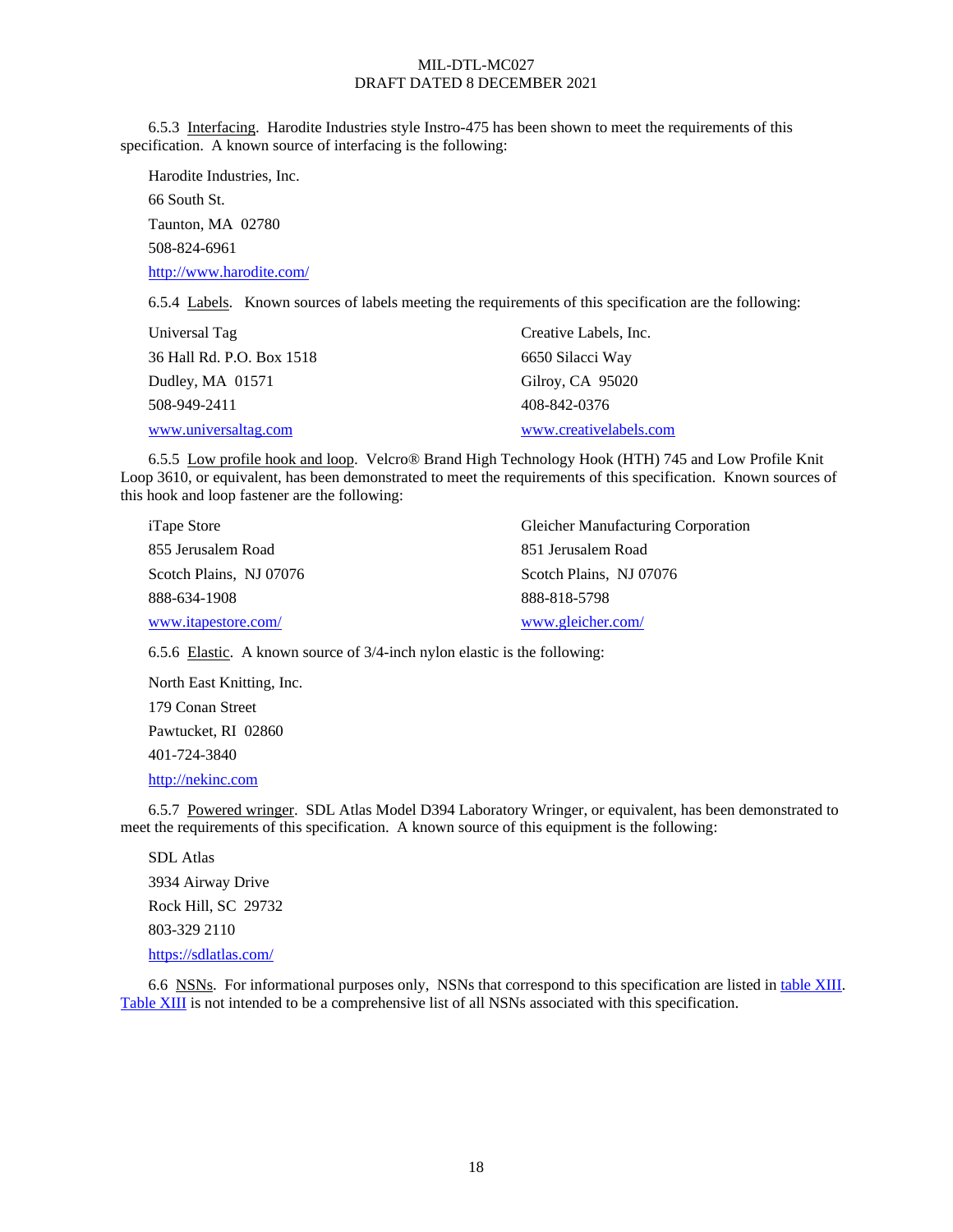<span id="page-18-2"></span>

| <b>NSN</b>       | <b>Size</b> |
|------------------|-------------|
| 8415-01-695-3401 | Small       |
| 8415-01-695-3402 | Medium      |
| 8415-01-695-3403 | Large       |
| 8415-01-695-3404 | Extra Large |

## TABLE XIII. NSNs.

<span id="page-18-0"></span>6.7 Certificates of compliance. The contracting activity may select to accept a certificate of compliance for selected requirements. Manufacturers should consult with the contracting activity prior to using certificates of compliance to meet requirements.

<span id="page-18-1"></span>6.8 Circumference measuring device. A suitable circumference measuring device performs the two critical functions of the measuring device, which are to maintain a uniform diameter and to provide repeatable measurements. Several "scissor type hat calipers" have demonstrated this capability. However, any measuring device that provides these two critical functions is appropriate.

6.9 Subject term (key word) listing.

Ear flaps

Insulation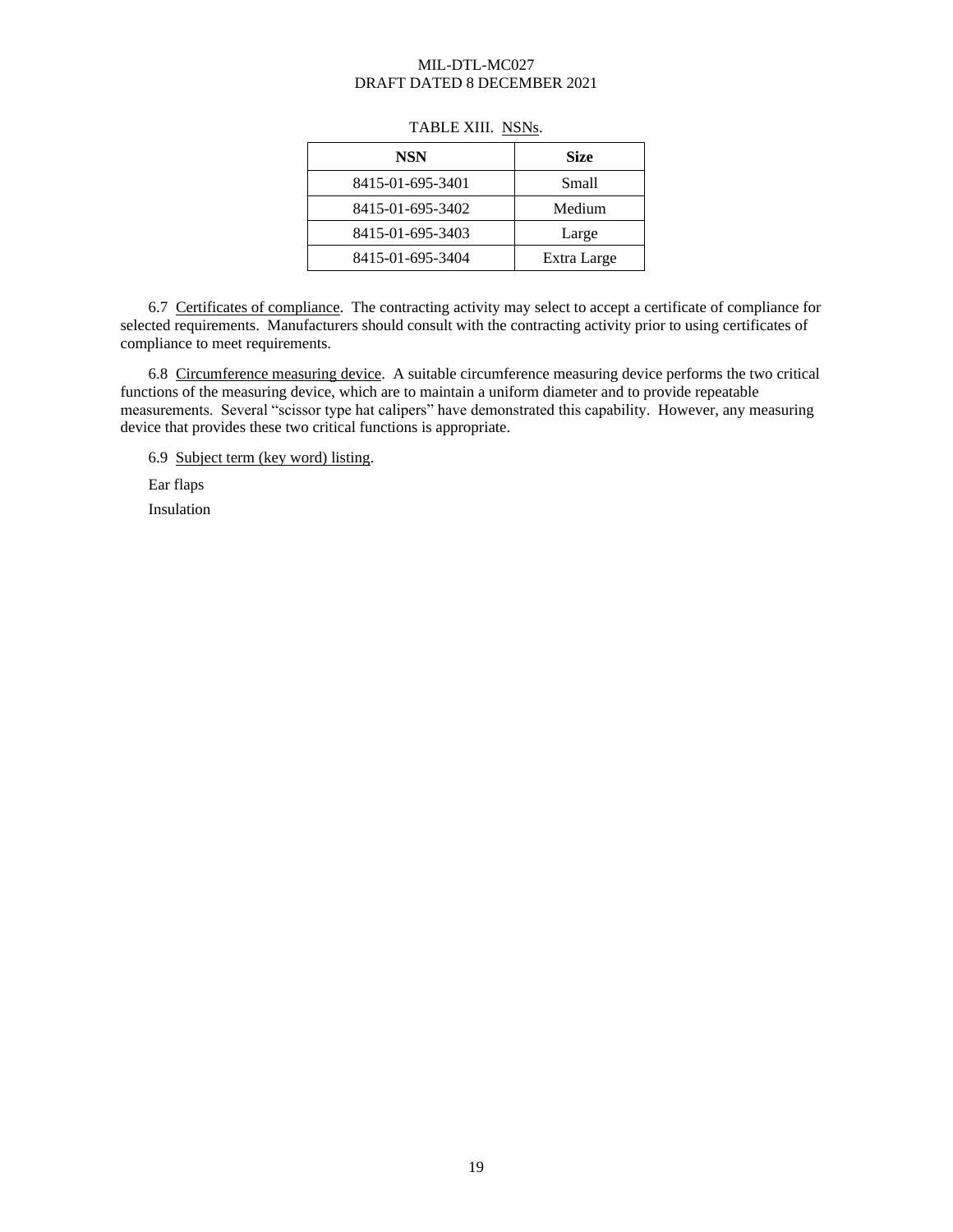

<span id="page-19-0"></span>FIGURE 1. Outside – side view.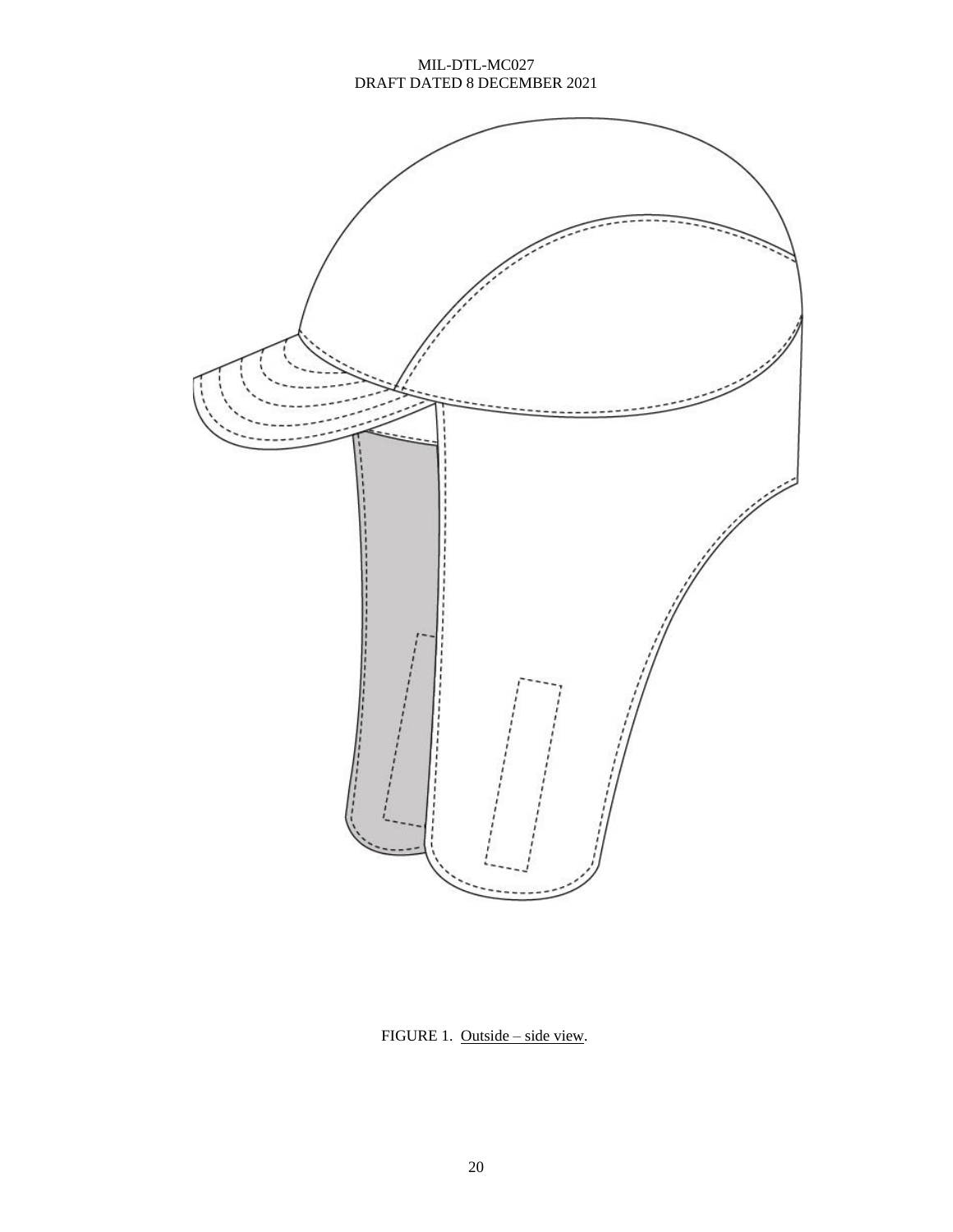<span id="page-20-0"></span>

FIGURE 2. Outside – back view.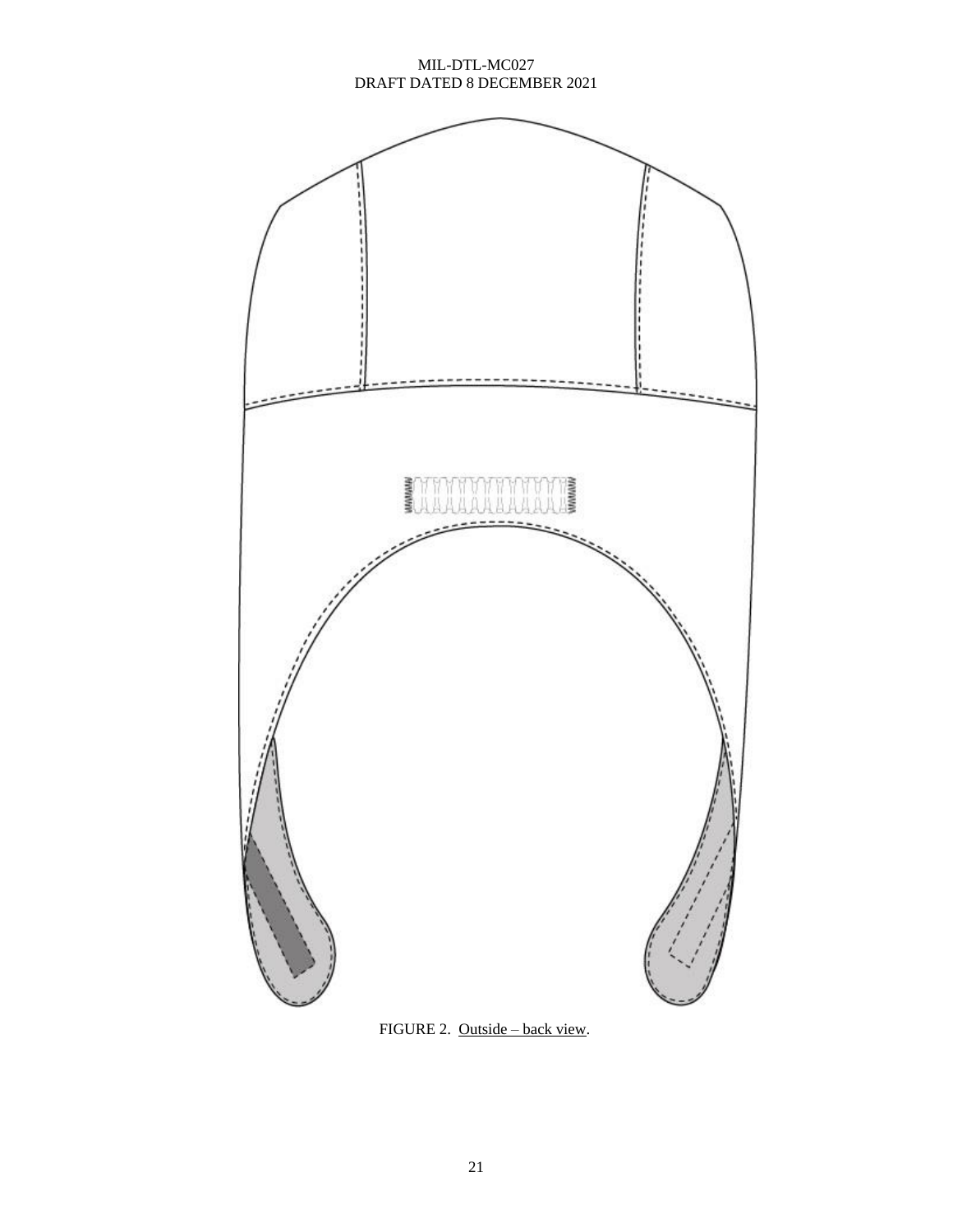

FIGURE 3. Inside – side view.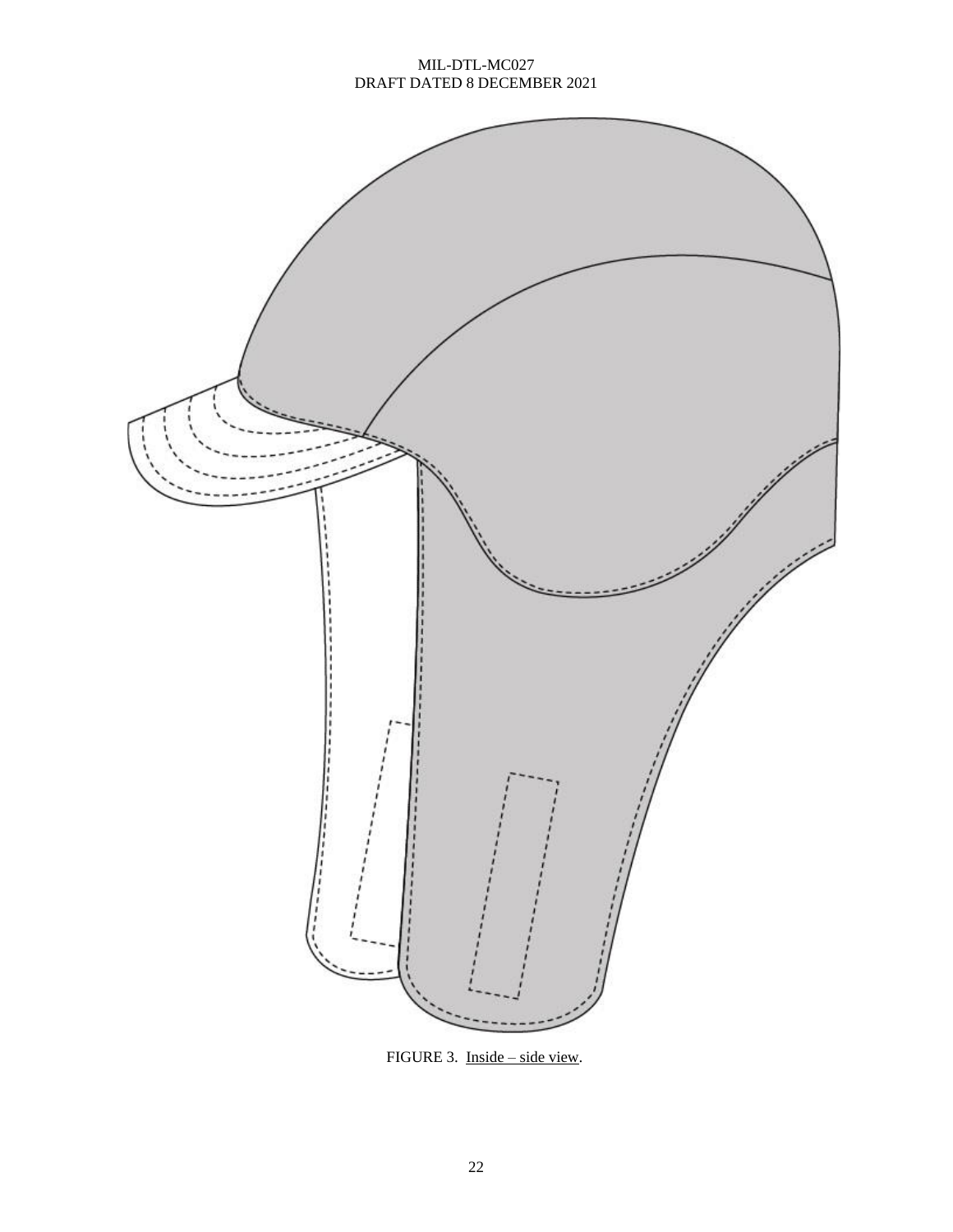

FIGURE 4. Outside – side view (flaps connected).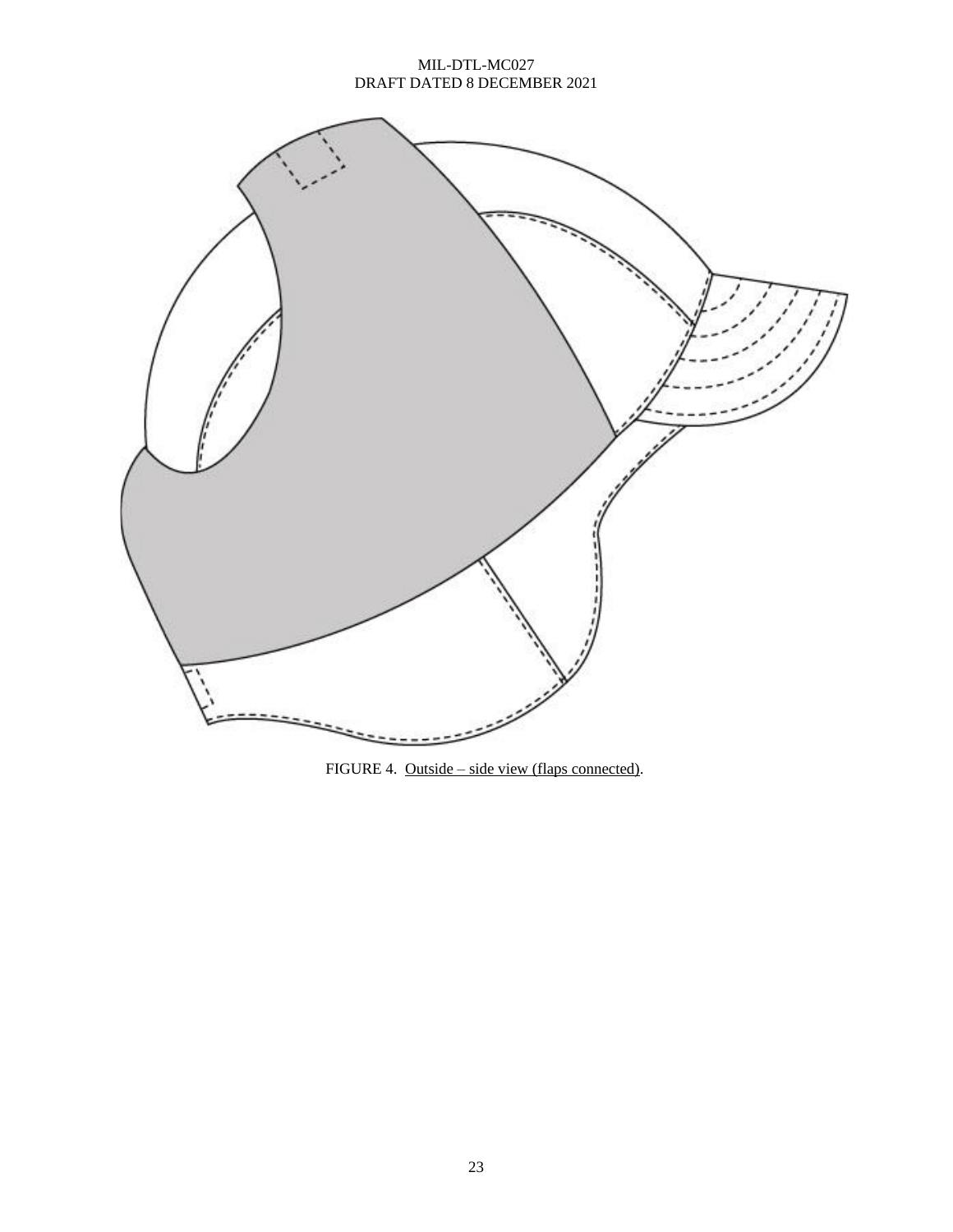

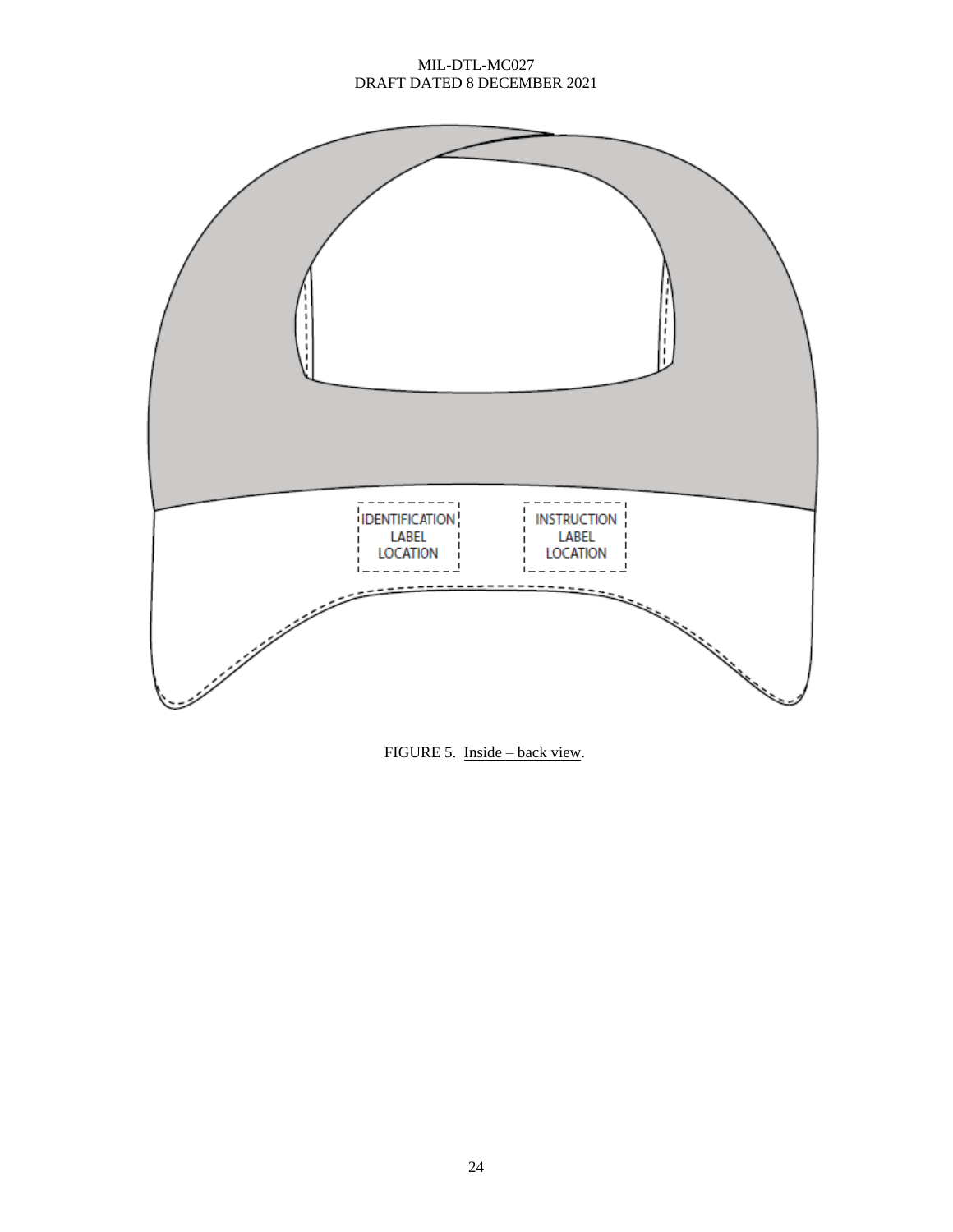

<span id="page-24-0"></span>FIGURE 6. Visor top stitch and bartacks view.